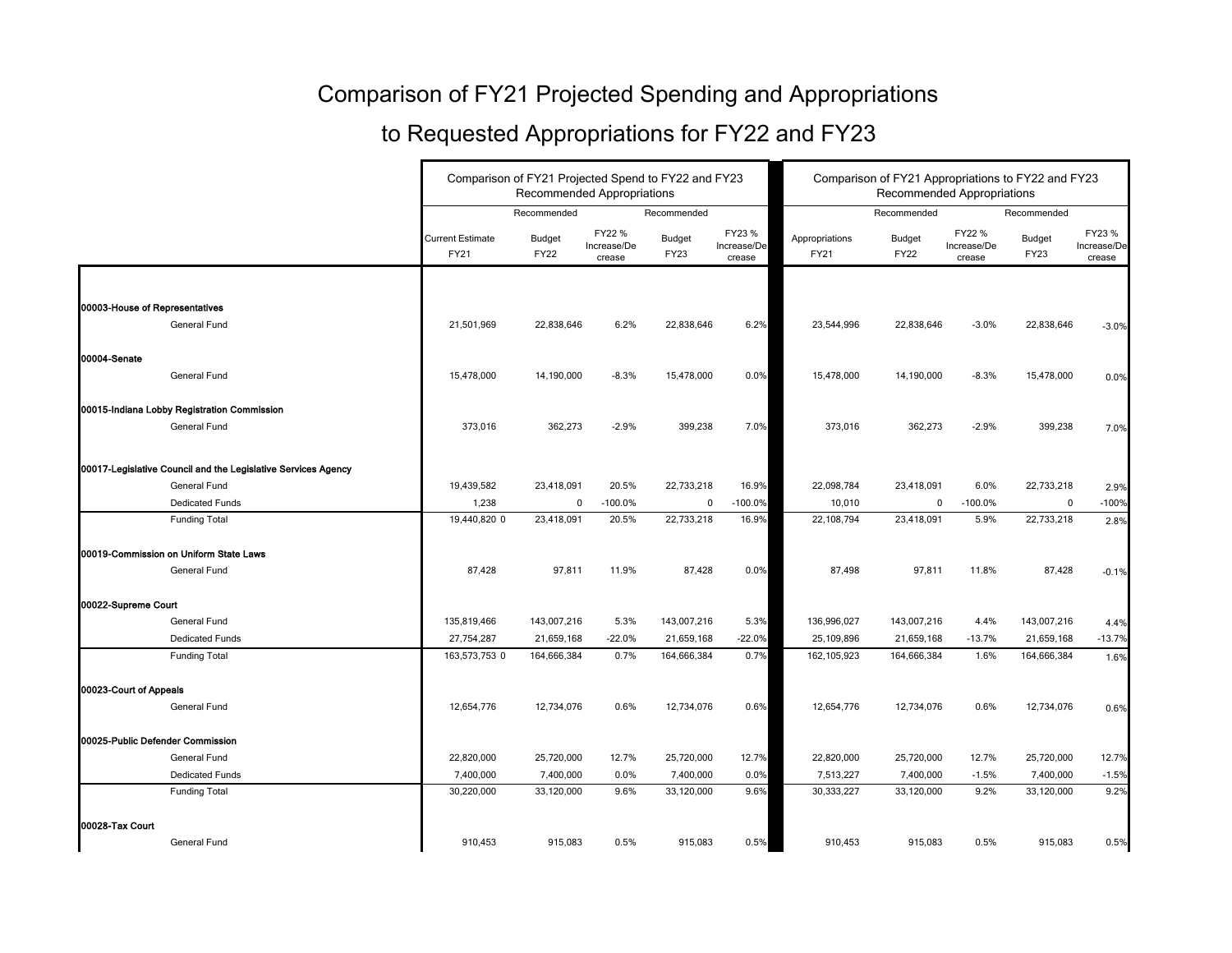|                                                           |                                 | Comparison of FY21 Projected Spend to FY22 and FY23<br><b>Recommended Appropriations</b> |                                 |                       |                                 | Comparison of FY21 Appropriations to FY22 and FY23<br><b>Recommended Appropriations</b> |                              |                                 |                              |                                 |
|-----------------------------------------------------------|---------------------------------|------------------------------------------------------------------------------------------|---------------------------------|-----------------------|---------------------------------|-----------------------------------------------------------------------------------------|------------------------------|---------------------------------|------------------------------|---------------------------------|
|                                                           |                                 | Recommended                                                                              |                                 | Recommended           |                                 |                                                                                         | Recommended                  |                                 | Recommended                  |                                 |
|                                                           | <b>Current Estimate</b><br>FY21 | Budget<br><b>FY22</b>                                                                    | FY22 %<br>Increase/De<br>crease | Budget<br><b>FY23</b> | FY23 %<br>Increase/De<br>crease | Appropriations<br><b>FY21</b>                                                           | <b>Budget</b><br><b>FY22</b> | FY22 %<br>Increase/De<br>crease | <b>Budget</b><br><b>FY23</b> | FY23 %<br>Increase/De<br>crease |
| 00030-Governor's Office                                   |                                 |                                                                                          |                                 |                       |                                 |                                                                                         |                              |                                 |                              |                                 |
| General Fund                                              | 1,776,153                       | 1,990,812                                                                                | 12.1%                           | 1,990,812             | 12.1%                           | 2,089,592                                                                               | 1,990,812                    | $-4.7%$                         | 1,990,812                    | $-4.7%$                         |
| <b>Dedicated Funds</b>                                    | 4,250,000                       | 5,000,000                                                                                | 17.6%                           | 5,000,000             | 17.6%                           | 5,000,000                                                                               | 5,000,000                    | $0.0\%$                         | 5,000,000                    | 0.0%                            |
| <b>Funding Total</b>                                      | 6,026,153                       | 6,990,812                                                                                | 16.0%                           | 6,990,812             | 16.0%                           | 7,089,592                                                                               | 6,990,812                    | $-1.4%$                         | 6,990,812                    | $-1.4%$                         |
| 00032-Criminal Justice Institute                          |                                 |                                                                                          |                                 |                       |                                 |                                                                                         |                              |                                 |                              |                                 |
| <b>General Fund</b>                                       | 9,731,626                       | 13,786,412                                                                               | 41.7%                           | 13,786,412            | 41.7%                           | 10,709,123                                                                              | 13,786,412                   | 28.7%                           | 13,786,412                   | 28.7%                           |
| <b>Dedicated Funds</b>                                    | 6,494,063                       | 5,306,502                                                                                | $-18.3%$                        | 5,306,502             | $-18.3%$                        | 6,927,780                                                                               | 5,306,502                    | $-23.4%$                        | 5,306,502                    | $-23.4%$                        |
| <b>Funding Total</b>                                      | 16,225,689 0                    | 19,092,914                                                                               | 17.7%                           | 19,092,914            | 17.7%                           | 17,636,903                                                                              | 19,092,914                   | 8.3%                            | 19,092,914                   | 8.3%                            |
| 00036-Department of Agriculture                           |                                 |                                                                                          |                                 |                       |                                 |                                                                                         |                              |                                 |                              |                                 |
| <b>General Fund</b>                                       | 3,003,021                       | 3,003,021                                                                                | 0.0%                            | 3,003,021             | 0.0%                            | 3,480,025                                                                               | 3,003,021                    | $-13.7%$                        | 3,003,021                    | $-13.7%$                        |
| <b>Dedicated Funds</b>                                    | 5,166,482                       | 4,470,024                                                                                | $-13.5%$                        | 4,470,024             | $-13.5%$                        | 5,834,392                                                                               | 4,470,024                    | $-23.4%$                        | 4,470,024                    | $-23.4%$                        |
| <b>Funding Total</b>                                      | 8,169,503 0                     | 7,473,045                                                                                | $-8.5%$                         | 7,473,045             | $-8.5%$                         | 9,314,417                                                                               | 7,473,045                    | $-19.8%$                        | 7,473,045                    | $-19.8%$                        |
| 00037-IndianaDestinationDevelopmentCorporation            |                                 |                                                                                          |                                 |                       |                                 |                                                                                         |                              |                                 |                              |                                 |
| <b>General Fund</b>                                       | 5,362,418                       | 5,862,418                                                                                | 9.3%                            | 5,862,418             | 9.3%                            | 6,211,668                                                                               | 5,862,418                    | $-5.6%$                         | 5,862,418                    | $-5.6%$                         |
| <b>Dedicated Funds</b>                                    | 725,820                         | 725,820                                                                                  | $0.0\%$                         | 725,820               | 0.0%                            | 1,834,500                                                                               | 725,820                      | $-60.4%$                        | 725,820                      | $-60.4%$                        |
| <b>Funding Total</b>                                      | 6,088,238                       | 6,588,238                                                                                | 8.2%                            | 6,588,238             | 8.2%                            | 8,046,168                                                                               | 6,588,238                    | $-18.1%$                        | 6,588,238                    | $-18.1%$                        |
| <b>100038-Lieutenant Governor</b>                         |                                 |                                                                                          |                                 |                       |                                 |                                                                                         |                              |                                 |                              |                                 |
| General Fund                                              | 6,326,048                       | 6,238,393                                                                                | $-1.4%$                         | 6,238,393             | $-1.4%$                         | 7,955,318                                                                               | 6,238,393                    | $-21.6%$                        | 6,238,393                    | $-21.6%$                        |
| <b>Dedicated Funds</b>                                    | 5,000                           | 5,000                                                                                    | 0.0%                            | 5,000                 | 0.0%                            | $\mathbf 0$                                                                             | 5,000                        | N/A                             | 5,000                        | N/A                             |
| <b>Funding Total</b>                                      | 6,331,048 0                     | 6,243,393                                                                                | $-1.4%$                         | 6,243,393             | $-1.4%$                         | 7,955,318                                                                               | 6,243,393                    | $-21.5%$                        | 6,243,393                    | $-21.5%$                        |
| 00039-Prosecuting Attorneys' Council                      |                                 |                                                                                          |                                 |                       |                                 |                                                                                         |                              |                                 |                              |                                 |
| General Fund                                              | 3,203,830                       | 3,203,830                                                                                | 0.0%                            | 3,203,830             | 0.0%                            | 3,203,830                                                                               | 3,203,830                    | 0.0%                            | 3,203,830                    | 0.0%                            |
| <b>Dedicated Funds</b>                                    | 826,641                         | 826,641                                                                                  | $0.0\%$                         | 826,641               | 0.0%                            | 234,662                                                                                 | 826,641                      | 252.3%                          | 826,641                      | 252.3%                          |
| <b>Funding Total</b>                                      | 4,030,471 0                     | 4,030,471                                                                                | $0.0\%$                         | 4,030,471             | 0.0%                            | 3,438,492                                                                               | 4,030,471                    | 17.2%                           | 4,030,471                    | 17.2%                           |
| 00040-Secretary of State                                  |                                 |                                                                                          |                                 |                       |                                 |                                                                                         |                              |                                 |                              |                                 |
| General Fund                                              | 6,226,882                       | 5,332,544                                                                                | $-14.4%$                        | 5,732,544             | $-7.9%$                         | 6,232,516                                                                               | 5,332,544                    | $-14.4%$                        | 5,732,544                    | $-8.0%$                         |
| <b>Dedicated Funds</b>                                    | 8,250,068                       | 8,250,221                                                                                | 0.0%                            | 8,250,221             | 0.0%                            | 7,512,643                                                                               | 8,250,221                    | 9.8%                            | 8,250,221                    | 9.8%                            |
| <b>Funding Total</b>                                      | 14,476,950                      | 13,582,765                                                                               | $-6.2%$                         | 13,982,765            | $-3.4%$                         | 13,745,159                                                                              | 13,582,765                   | $-1.2%$                         | 13,982,765                   | 1.7%                            |
| 00044-Indiana Protection and Advocacy Services Commission |                                 |                                                                                          |                                 |                       |                                 |                                                                                         |                              |                                 |                              |                                 |
| <b>Dedicated Funds</b>                                    | 0                               | 0                                                                                        | N/A                             | 0                     | N/A                             | 6,331                                                                                   | $\mathbf{0}$                 | $-100.0%$                       | $\mathbf 0$                  | $-100.0%$                       |
|                                                           |                                 |                                                                                          |                                 |                       |                                 |                                                                                         |                              |                                 |                              |                                 |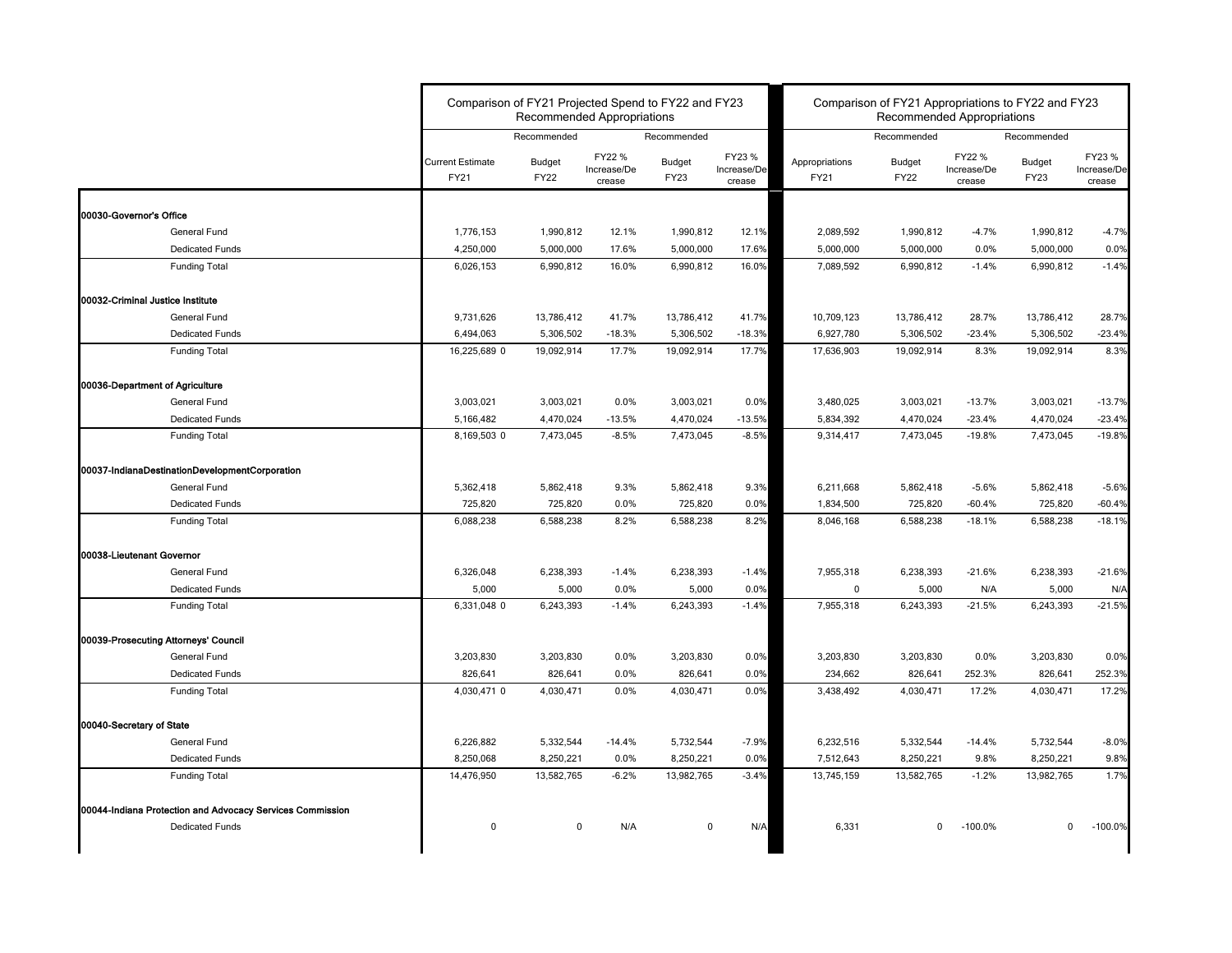|                                                   |                                        | Comparison of FY21 Projected Spend to FY22 and FY23<br><b>Recommended Appropriations</b> |                                 |                              |                                 | Comparison of FY21 Appropriations to FY22 and FY23 | <b>Recommended Appropriations</b> |                                 |                              |                                 |
|---------------------------------------------------|----------------------------------------|------------------------------------------------------------------------------------------|---------------------------------|------------------------------|---------------------------------|----------------------------------------------------|-----------------------------------|---------------------------------|------------------------------|---------------------------------|
|                                                   |                                        | Recommended                                                                              |                                 | Recommended                  |                                 |                                                    | Recommended                       |                                 | Recommended                  |                                 |
|                                                   | <b>Current Estimate</b><br><b>FY21</b> | <b>Budget</b><br><b>FY22</b>                                                             | FY22 %<br>Increase/De<br>crease | <b>Budget</b><br><b>FY23</b> | FY23 %<br>Increase/De<br>crease | Appropriations<br>FY21                             | <b>Budget</b><br><b>FY22</b>      | FY22 %<br>Increase/De<br>crease | <b>Budget</b><br><b>FY23</b> | FY23 %<br>Increase/De<br>crease |
| 00046-Attorney General                            |                                        |                                                                                          |                                 |                              |                                 |                                                    |                                   |                                 |                              |                                 |
| General Fund                                      | 21,532,051                             | 21,532,051                                                                               | $0.0\%$                         | 21,532,051                   | 0.0%                            | 21,532,051                                         | 21,532,051                        | 0.0%                            | 21,532,051                   | 0.0%                            |
| <b>Dedicated Funds</b>                            | 16,869,034                             | 16,869,034                                                                               | $0.0\%$                         | 16,869,034                   | 0.0%                            | 14,560,900                                         | 16,869,034                        | 15.9%                           | 16,869,034                   | 15.9%                           |
| <b>Funding Total</b>                              | 38,401,085 0                           | 38,401,085                                                                               | 0.0%                            | 38,401,085                   | 0.0%                            | 36,092,951                                         | 38,401,085                        | 6.4%                            | 38,401,085                   | 6.4%                            |
| 00048-Treasurer of State                          |                                        |                                                                                          |                                 |                              |                                 |                                                    |                                   |                                 |                              |                                 |
| General Fund                                      | 1,587,975                              | 1,618,009                                                                                | 1.9%                            | 1,626,509                    | 2.4%                            | 1,596,147                                          | 1,618,009                         | 1.4%                            | 1,626,509                    | 1.9%                            |
| <b>Dedicated Funds</b>                            | 14,000,000                             | 14,000,000                                                                               | $0.0\%$                         | 14,000,000                   | 0.0%                            | 14,000,000                                         | 14,000,000                        | 0.0%                            | 14,000,000                   | 0.0%                            |
| <b>Funding Total</b>                              | 15,587,975                             | 15,618,009                                                                               | 0.2%                            | 15,626,509                   | 0.2%                            | 15,596,147                                         | 15,618,009                        | 0.1%                            | 15,626,509                   | 0.2%                            |
| 00050-Auditor of State                            |                                        |                                                                                          |                                 |                              |                                 |                                                    |                                   |                                 |                              |                                 |
| General Fund                                      | 67,485,559                             | 67,297,495                                                                               | $-0.3%$                         | 67,297,495                   | $-0.3%$                         | 67,366,315                                         | 67,297,495                        | $-0.1%$                         | 67,297,495                   | $-0.1%$                         |
| <b>Dedicated Funds</b>                            | 238,366,128                            | 238,366,128                                                                              | 0.0%                            | 238,366,128                  | 0.0%                            | 943,416,144                                        | 238,366,128                       | $-74.7%$                        | 238,366,128                  | $-74.7%$                        |
| <b>Funding Total</b>                              | 305,851,687                            | 305,663,623                                                                              | $-0.1%$                         | 305,663,623                  | $-0.1%$                         | 305,082,443                                        | 305,663,623                       | 0.2%                            | 305,663,623                  | 0.2%                            |
| 00054-Distressed Unit Appeal Board                |                                        |                                                                                          |                                 |                              |                                 |                                                    |                                   |                                 |                              |                                 |
| General Fund                                      | 3,889,921                              | 4,250,000                                                                                | 9.3%                            | 4,250,000                    | 9.3%                            | 5,000,000                                          | 4,250,000                         | $-15.0%$                        | 4,250,000                    | $-15.0%$                        |
| 00055-Office of Management and Budget             |                                        |                                                                                          |                                 |                              |                                 |                                                    |                                   |                                 |                              |                                 |
| General Fund                                      | 464,779                                | 497,515                                                                                  | 7.0%                            | 497,515                      | 7.0%                            | 497,515                                            | 497,515                           | 0.0%                            | 497,515                      | 0.0%                            |
| 00057-State Budget Agency                         |                                        |                                                                                          |                                 |                              |                                 |                                                    |                                   |                                 |                              |                                 |
| General Fund                                      | 6,365,654                              | 8,488,605                                                                                | 33.4%                           | 53,488,605                   | 740.3%                          | 9,989,005                                          | 8,488,605                         | $-15.0%$                        | 53,488,605                   | 435.5%                          |
| <b>Dedicated Funds</b>                            | 34,000,000                             | 10,000,000                                                                               | $-70.6%$                        | 10,000,000                   | $-70.6%$                        | 61,788,353                                         | 10,000,000                        | $-83.8%$                        | 10,000,000                   | $-83.8%$                        |
| <b>Funding Total</b>                              | 40,365,654 0                           | 18,488,605                                                                               | $-54.2%$                        | 63,488,605                   | 57.3%                           | 71,777,358                                         | 18,488,605                        | $-74.2%$                        | 63,488,605                   | $-11.5%$                        |
| 00060-Management and Performance Hub              |                                        |                                                                                          |                                 |                              |                                 |                                                    |                                   |                                 |                              |                                 |
| <b>General Fund</b>                               | 7,017,674                              | 7,375,352                                                                                | 5.1%                            | 7,375,352                    | 5.1%                            | 8,252,558                                          | 7,375,352                         | $-10.6%$                        | 7,375,352                    | $-10.6%$                        |
| 00061-Department of Administration                |                                        |                                                                                          |                                 |                              |                                 |                                                    |                                   |                                 |                              |                                 |
| General Fund                                      | 30,331,296                             | 32,204,400                                                                               | 6.2%                            | 35,251,900                   | 16.2%                           | 42,966,068                                         | 32,204,400                        | $-25.0%$                        | 35,251,900                   | $-18.0%$                        |
| <b>Dedicated Funds</b>                            | 3,483,593                              | 6,866,066                                                                                | 97.1%                           | 6,812,272                    | 95.6%                           | 8,526,298                                          | 6,866,066                         | $-19.5%$                        | 6,812,272                    | $-20.1%$                        |
| <b>Funding Total</b>                              | 33,814,889 0                           | 39,070,466                                                                               | 15.5%                           | 42,064,172                   | 24.4%                           | 51,492,366                                         | 39,070,466                        | $-24.1%$                        | 42,064,172                   | $-18.3%$                        |
| 00062-Indiana Archives and Records Administration |                                        |                                                                                          |                                 |                              |                                 |                                                    |                                   |                                 |                              |                                 |
| General Fund                                      | 1,705,898                              | 1,885,898                                                                                | 10.6%                           | 1,885,898                    | 10.6%                           | 2,033,480                                          | 1,885,898                         | $-7.3%$                         | 1,885,898                    | $-7.3%$                         |
| <b>Dedicated Funds</b>                            | 254,914                                | 254,914                                                                                  | $0.0\%$                         | 254,914                      | 0.0%                            | 353,517                                            | 254,914                           | $-27.9%$                        | 254,914                      | $-27.9%$                        |
| <b>Funding Total</b>                              | 1,960,812 0                            | 2,140,812                                                                                | 9.2%                            | 2,140,812                    | 9.2%                            | 2,386,997                                          | 2,140,812                         | $-10.3%$                        | 2,140,812                    | $-10.3%$                        |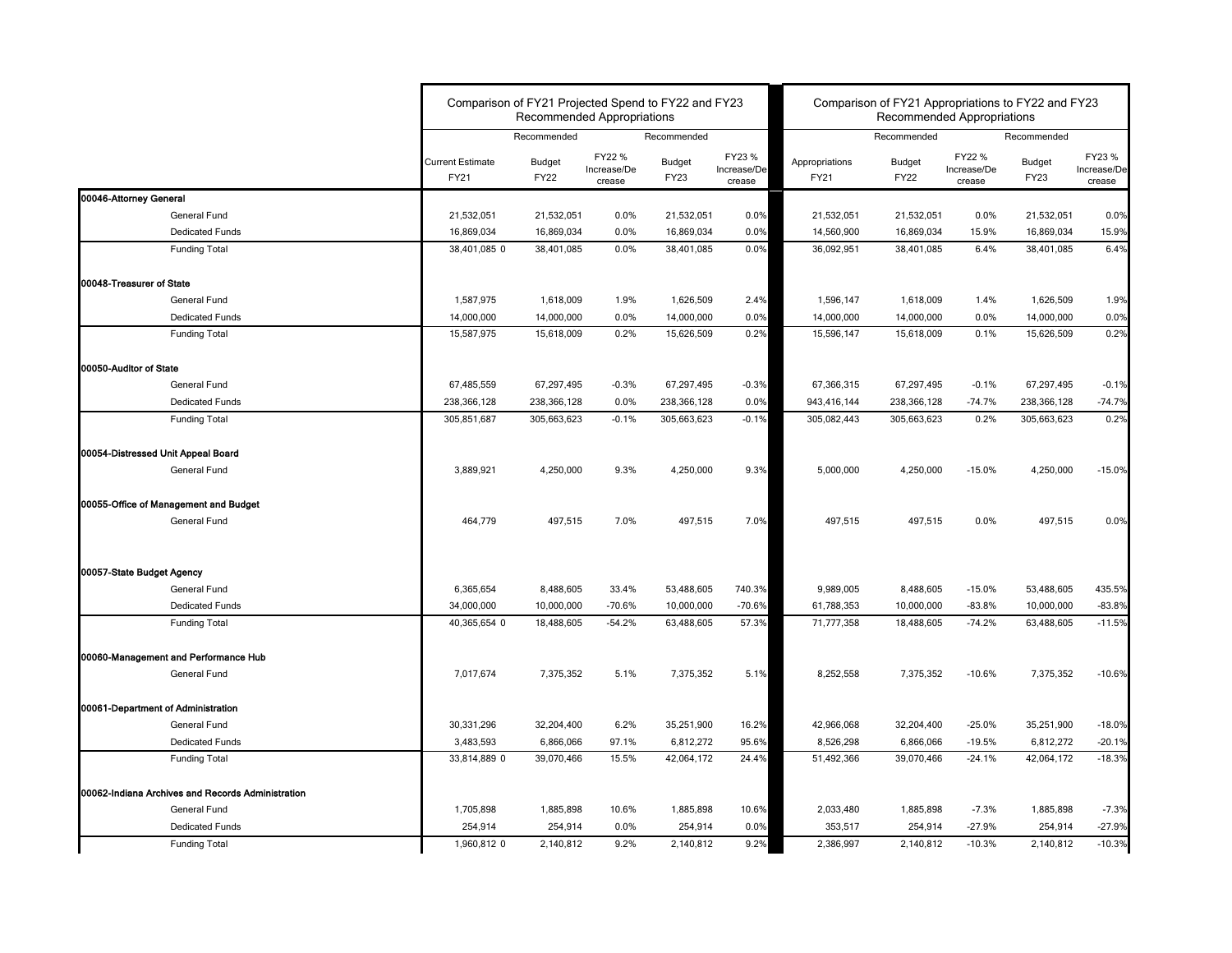|                                                |                                        | Comparison of FY21 Projected Spend to FY22 and FY23<br><b>Recommended Appropriations</b> |                                 |                              |                                 | Comparison of FY21 Appropriations to FY22 and FY23<br><b>Recommended Appropriations</b> |                              |                                 |                       |                                 |  |
|------------------------------------------------|----------------------------------------|------------------------------------------------------------------------------------------|---------------------------------|------------------------------|---------------------------------|-----------------------------------------------------------------------------------------|------------------------------|---------------------------------|-----------------------|---------------------------------|--|
|                                                |                                        | Recommended                                                                              |                                 | Recommended                  |                                 |                                                                                         | Recommended                  |                                 | Recommended           |                                 |  |
|                                                | <b>Current Estimate</b><br><b>FY21</b> | <b>Budget</b><br><b>FY22</b>                                                             | FY22 %<br>Increase/De<br>crease | <b>Budget</b><br><b>FY23</b> | FY23 %<br>Increase/De<br>crease | Appropriations<br><b>FY21</b>                                                           | <b>Budget</b><br><b>FY22</b> | FY22 %<br>Increase/De<br>crease | Budget<br><b>FY23</b> | FY23 %<br>Increase/De<br>crease |  |
| 00063-Indiana Election Division                |                                        |                                                                                          |                                 |                              |                                 |                                                                                         |                              |                                 |                       |                                 |  |
| General Fund                                   | 6,076,742                              | 5,567,534                                                                                | $-8.4%$                         | 5,567,534                    | $-8.4%$                         | 6,301,360                                                                               | 5,567,534                    | $-11.6%$                        | 5,567,534             | $-11.6%$                        |  |
| <b>Dedicated Funds</b>                         | 73,979                                 | 73,979                                                                                   | 0.0%                            | 73,979                       | 0.0%                            | 73,979                                                                                  | 73,979                       | 0.0%                            | 73,979                | 0.0%                            |  |
| <b>Funding Total</b>                           | 6,150,721 0                            | 5,641,513                                                                                | $-8.3%$                         | 5,641,513                    | $-8.3%$                         | 6,375,339                                                                               | 5,641,513                    | $-11.5%$                        | 5,641,513             | $-11.5%$                        |  |
| 00064-Office of the Public Access Counselor    |                                        |                                                                                          |                                 |                              |                                 |                                                                                         |                              |                                 |                       |                                 |  |
| <b>General Fund</b>                            | 255,150                                | 282,708                                                                                  | 10.8%                           | 282,708                      | 10.8%                           | 300,176                                                                                 | 282,708                      | $-5.8%$                         | 282,708               | $-5.8%$                         |  |
| 00067-Office of Technology                     |                                        |                                                                                          |                                 |                              |                                 |                                                                                         |                              |                                 |                       |                                 |  |
| <b>Dedicated Funds</b>                         | 999,530                                | 1,175,918                                                                                | 17.6%                           | 1,175,918                    | 17.6%                           | 1,175,918                                                                               | 1,175,918                    | 0.0%                            | 1,175,918             | 0.0%                            |  |
| 00070-State Personnel Department               |                                        |                                                                                          |                                 |                              |                                 |                                                                                         |                              |                                 |                       |                                 |  |
| General Fund                                   | 3,458,973                              | 3,971,198                                                                                | 14.8%                           | 3,971,198                    | 14.8%                           | 4,090,216                                                                               | 3,971,198                    | $-2.9%$                         | 3,971,198             | $-2.9%$                         |  |
| <b>Dedicated Funds</b>                         | 127,000                                | 0                                                                                        | $-100.0\%$                      | 0                            | $-100.0%$                       | $\mathbf{0}$                                                                            | $\mathbf 0$                  | N/A                             | 0                     | N/A                             |  |
| <b>Funding Total</b>                           | 3,585,973                              | 3,971,198                                                                                | 10.7%                           | 3,971,198                    | 10.7%                           | 4,090,216                                                                               | 3,971,198                    | $-2.9%$                         | 3,971,198             | $-2.9%$                         |  |
| 00072-Indiana Public Retirement System         |                                        |                                                                                          |                                 |                              |                                 |                                                                                         |                              |                                 |                       |                                 |  |
| <b>General Fund</b>                            | 1,107,676,560                          | 1,075,437,402                                                                            | $-2.9%$                         | 1,102,831,624                | $-0.4%$                         | 1,107,676,560                                                                           | 1,075,437,402                | $-2.9%$                         | 1,102,831,624         | $-0.4%$                         |  |
| <b>Dedicated Funds</b>                         | 157,700,000                            | 156,200,000                                                                              | $-1.0%$                         | 155,400,000                  | $-1.5%$                         | 138,340,911                                                                             | 156,200,000                  | 12.9%                           | 155,400,000           | 12.3%                           |  |
| <b>Funding Total</b>                           | 1,265,376,560                          | 1,231,637,402                                                                            | $-2.7%$                         | 1,258,231,624                | $-0.6%$                         | 1,246,017,471                                                                           | 1,231,637,402                | $-1.2%$                         | 1,258,231,624         | 1.0%                            |  |
| 00074-State Employees' Appeals Commission      |                                        |                                                                                          |                                 |                              |                                 |                                                                                         |                              |                                 |                       |                                 |  |
| General Fund                                   | 124,722                                | 127,197                                                                                  | 2.0%                            | 127,197                      | 2.0%                            | 136,337                                                                                 | 127,197                      | $-6.7%$                         | 127,197               | $-6.7%$                         |  |
| 00075-Office of Inspector General              |                                        |                                                                                          |                                 |                              |                                 |                                                                                         |                              |                                 |                       |                                 |  |
| General Fund                                   | 1,150,609                              | 1,189,168                                                                                | 3.4%                            | 1,189,168                    | 3.4%                            | 1,196,064                                                                               | 1,189,168                    | $-0.6%$                         | 1,189,168             | $-0.6%$                         |  |
| <b>Dedicated Funds</b>                         | 0                                      | 3,624                                                                                    | N/A                             | 3,624                        | N/A                             | $\mathbf{0}$                                                                            | 3,624                        | N/A                             | 3,624                 | N/A                             |  |
| <b>Funding Total</b>                           | 1,150,609 0                            | 1,192,792                                                                                | 3.7%                            | 1,192,792                    | 3.7%                            | 1,196,064                                                                               | 1,192,792                    | $-0.3%$                         | 1,192,792             | $-0.3%$                         |  |
| 00077-Office of Administrative Law Proceedings |                                        |                                                                                          |                                 |                              |                                 |                                                                                         |                              |                                 |                       |                                 |  |
| General Fund                                   | 1,500,000                              | 1,500,000                                                                                | 0.0%                            | 1,500,000                    | 0.0%                            | $\mathbf 0$                                                                             | 1,500,000                    | N/A                             | 1,500,000             | N/A                             |  |
| 00080-State Board of Accounts                  |                                        |                                                                                          |                                 |                              |                                 |                                                                                         |                              |                                 |                       |                                 |  |
| <b>General Fund</b>                            | 12,547,981                             | 13,720,717                                                                               | 9.3%                            | 13,720,717                   | 9.3%                            | 13,760,717                                                                              | 13,720,717                   | $-0.3%$                         | 13,720,717            | $-0.3%$                         |  |
| <b>Dedicated Funds</b>                         | 14,682,215                             | 15,292,119                                                                               | 4.2%                            | 15,292,119                   | 4.2%                            | 15,292,124                                                                              | 15,292,119                   | $0.0\%$                         | 15,292,119            | 0.0%                            |  |
| <b>Funding Total</b>                           | 27,230,196                             | 29,012,836                                                                               | 6.5%                            | 29,012,836                   | 6.5%                            | 29,052,841                                                                              | 29,012,836                   | $-0.1%$                         | 29,012,836            | $-0.1%$                         |  |
| 00090-Department of Revenue                    |                                        |                                                                                          |                                 |                              |                                 |                                                                                         |                              |                                 |                       |                                 |  |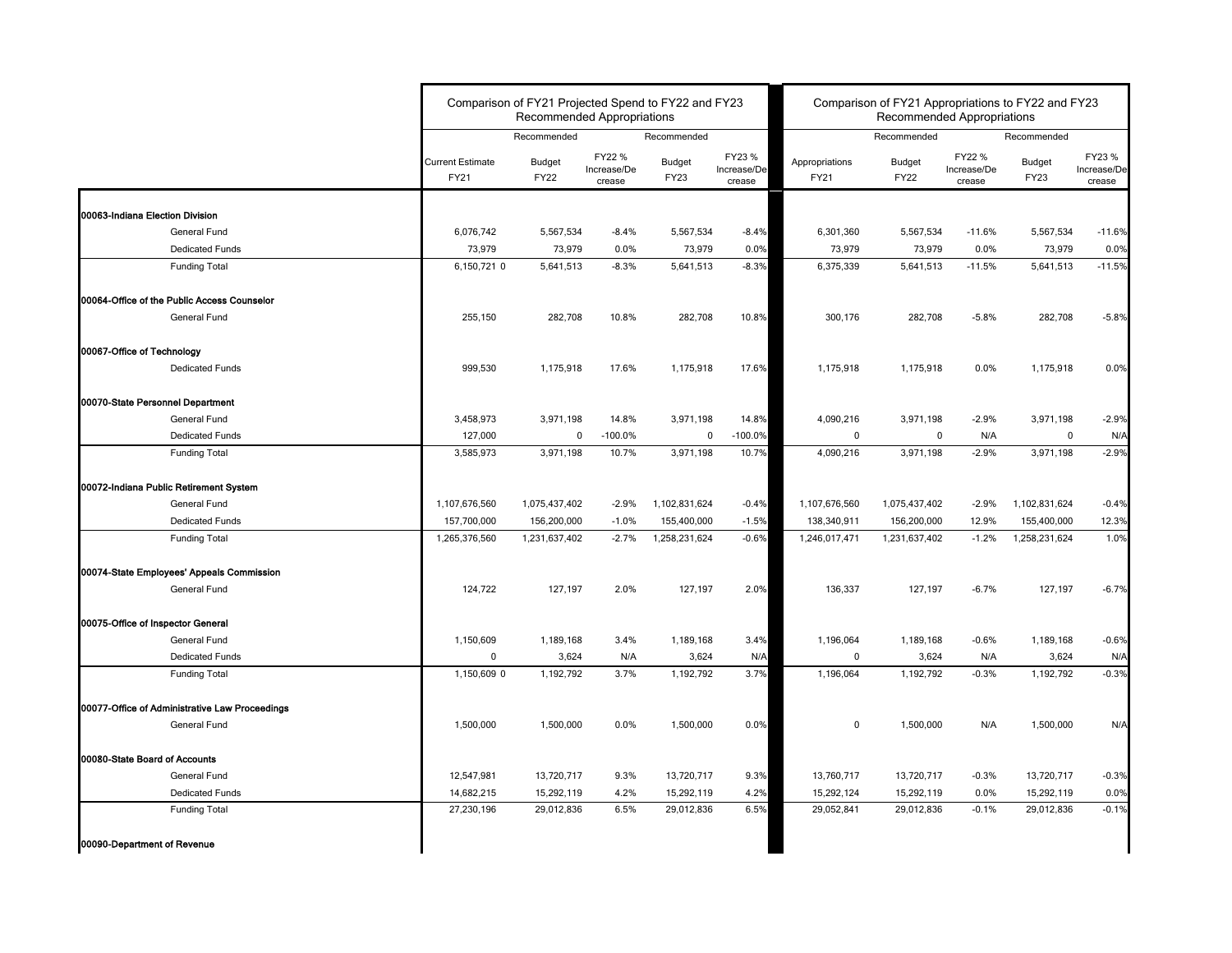|                                             | Comparison of FY21 Projected Spend to FY22 and FY23<br>Comparison of FY21 Appropriations to FY22 and FY23<br><b>Recommended Appropriations</b><br><b>Recommended Appropriations</b> |                       |                                 |                              |                                 |                        |                              |                                 |                              |                                 |
|---------------------------------------------|-------------------------------------------------------------------------------------------------------------------------------------------------------------------------------------|-----------------------|---------------------------------|------------------------------|---------------------------------|------------------------|------------------------------|---------------------------------|------------------------------|---------------------------------|
|                                             |                                                                                                                                                                                     | Recommended           |                                 | Recommended                  |                                 |                        | Recommended                  |                                 | Recommended                  |                                 |
|                                             | <b>Current Estimate</b><br>FY21                                                                                                                                                     | Budget<br><b>FY22</b> | FY22 %<br>Increase/De<br>crease | <b>Budget</b><br><b>FY23</b> | FY23 %<br>Increase/De<br>crease | Appropriations<br>FY21 | <b>Budget</b><br><b>FY22</b> | FY22 %<br>Increase/De<br>crease | <b>Budget</b><br><b>FY23</b> | FY23 %<br>Increase/De<br>crease |
| General Fund                                | 63,999,343                                                                                                                                                                          | 63,690,069            | $-0.5%$                         | 68,490,069                   | 7.0%                            | 74,341,257             | 63,690,069                   | $-14.3%$                        | 68,490,069                   | $-7.9%$                         |
| <b>Dedicated Funds</b>                      | 8,114,579                                                                                                                                                                           | 8,614,579             | 6.2%                            | 8,614,579                    | 6.2%                            | 9,729,064              | 8,614,579                    | $-11.5%$                        | 8,614,579                    | $-11.5%$                        |
| <b>Funding Total</b>                        | 72,113,922 0                                                                                                                                                                        | 72,304,648            | 0.3%                            | 77,104,648                   | 6.9%                            | 84,070,321             | 72,304,648                   | $-14.0%$                        | 77,104,648                   | $-8.3%$                         |
| 00100-Indiana State Police                  |                                                                                                                                                                                     |                       |                                 |                              |                                 |                        |                              |                                 |                              |                                 |
| <b>General Fund</b>                         | 220,557,555                                                                                                                                                                         | 210,904,784           | $-4.4%$                         | 210,946,888                  | $-4.4%$                         | 223,099,354            | 210,904,784                  | $-5.5%$                         | 210,946,888                  | $-5.4%$                         |
| <b>Dedicated Funds</b>                      | 52,545,417                                                                                                                                                                          | 50,796,555            | $-3.3%$                         | 50,796,555                   | $-3.3%$                         | 23,328,467             | 50,796,555                   | 117.7%                          | 50,796,555                   | 117.7%                          |
| <b>Funding Total</b>                        | 273,102,972 0                                                                                                                                                                       | 261,701,339           | $-4.2%$                         | 261,743,443                  | $-4.2%$                         | 246,427,821            | 261,701,339                  | 6.2%                            | 261,743,443                  | 6.2%                            |
| 00103-Law Enforcement Training Academy      |                                                                                                                                                                                     |                       |                                 |                              |                                 |                        |                              |                                 |                              |                                 |
| General Fund                                | 1,944,181                                                                                                                                                                           | 1,944,181             | 0.0%                            | 1,944,181                    | 0.0%                            | 2,287,272              | 1,944,181                    | $-15.0%$                        | 1,944,181                    | $-15.0%$                        |
| <b>Dedicated Funds</b>                      | 2,272,285                                                                                                                                                                           | 2,584,810             | 13.8%                           | 2,622,760                    | 15.4%                           | 2,462,806              | 2,584,810                    | 5.0%                            | 2,622,760                    | 6.5%                            |
| <b>Funding Total</b>                        | 4,216,466 0                                                                                                                                                                         | 4,528,991             | 7.4%                            | 4,566,941                    | 8.3%                            | 4,750,078              | 4,528,991                    | $-4.7%$                         | 4,566,941                    | $-3.9%$                         |
| 00110-Adjutant General                      |                                                                                                                                                                                     |                       |                                 |                              |                                 |                        |                              |                                 |                              |                                 |
| General Fund                                | 11,812,028                                                                                                                                                                          | 12,803,903            | 8.4%                            | 12,803,903                   | 8.4%                            | 13,891,986             | 12,803,903                   | $-7.8%$                         | 12,803,903                   | $-7.8%$                         |
| 00115-State Department of Toxicology        |                                                                                                                                                                                     |                       |                                 |                              |                                 |                        |                              |                                 |                              |                                 |
| General Fund                                | 2,212,710                                                                                                                                                                           | 2,249,632             | 1.7%                            | 2,249,632                    | 1.7%                            | 2,446,920              | 2,249,632                    | $-8.1%$                         | 2,249,632                    | $-8.1%$                         |
| <b>Dedicated Funds</b>                      | 355,000                                                                                                                                                                             | 355,000               | 0.0%                            | 355,000                      | 0.0%                            | 355,000                | 355,000                      | 0.0%                            | 355,000                      | 0.0%                            |
| <b>Funding Total</b>                        | 2,567,710 0                                                                                                                                                                         | 2,604,632             | 1.4%                            | 2,604,632                    | 1.4%                            | 2,801,920              | 2,604,632                    | $-7.0%$                         | 2,604,632                    | $-7.0%$                         |
| 00160-Department of Veterans' Affairs       |                                                                                                                                                                                     |                       |                                 |                              |                                 |                        |                              |                                 |                              |                                 |
| General Fund                                | 3,468,732                                                                                                                                                                           | 3,498,116             | 0.8%                            | 3,498,116                    | 0.8%                            | 3,804,221              | 3,498,116                    | $-8.0%$                         | 3,498,116                    | $-8.0%$                         |
| Dedicated Funds                             | 1,000,000                                                                                                                                                                           | 1,512,029             | 51.2%                           | 1,512,029                    | 51.2%                           | 1,778,858              | 1,512,029                    | $-15.0%$                        | 1,512,029                    | $-15.0%$                        |
| <b>Funding Total</b>                        | 4,468,732 0                                                                                                                                                                         | 5,010,145             | 12.1%                           | 5,010,145                    | 12.1%                           | 5,583,079              | 5,010,145                    | $-10.3%$                        | 5,010,145                    | $-10.3%$                        |
| 00190-Indiana Gaming Commission             |                                                                                                                                                                                     |                       |                                 |                              |                                 |                        |                              |                                 |                              |                                 |
| <b>General Fund</b>                         | 0                                                                                                                                                                                   | 325,000               | N/A                             | 325,000                      | N/A                             | 0                      | 325,000                      | N/A                             | 325,000                      | N/A                             |
| <b>Dedicated Funds</b>                      | 26,751,740                                                                                                                                                                          | 29,521,008            | 10.4%                           | 29,829,008                   | 11.5%                           | 29,315,175             | 29,521,008                   | 0.7%                            | 29,829,008                   | 1.8%                            |
| <b>Funding Total</b>                        | 26,751,740 0                                                                                                                                                                        | 29,846,008            | 11.6%                           | 30,154,008                   | 12.7%                           | 29,315,175             | 29,846,008                   | 1.8%                            | 30,154,008                   | 2.9%                            |
| 00195-Indiana Department of Gaming Research |                                                                                                                                                                                     |                       |                                 |                              |                                 |                        |                              |                                 |                              |                                 |
| General Fund                                | 0                                                                                                                                                                                   | 0                     | N/A                             | 0                            | N/A                             | 325,000                | $\mathbf{0}$                 | $-100.0%$                       | 0                            | $-100.0%$                       |
| 00200-Utility Regulatory Commission         |                                                                                                                                                                                     |                       |                                 |                              |                                 |                        |                              |                                 |                              |                                 |
| <b>Dedicated Funds</b>                      | 9,083,878                                                                                                                                                                           | 9,583,878             | 5.5%                            | 9,583,878                    | 5.5%                            | 10,686,913             | 9,583,878                    | $-10.3%$                        | 9,583,878                    | $-10.3%$                        |
| 00205-Utility Consumer Counselor            |                                                                                                                                                                                     |                       |                                 |                              |                                 |                        |                              |                                 |                              |                                 |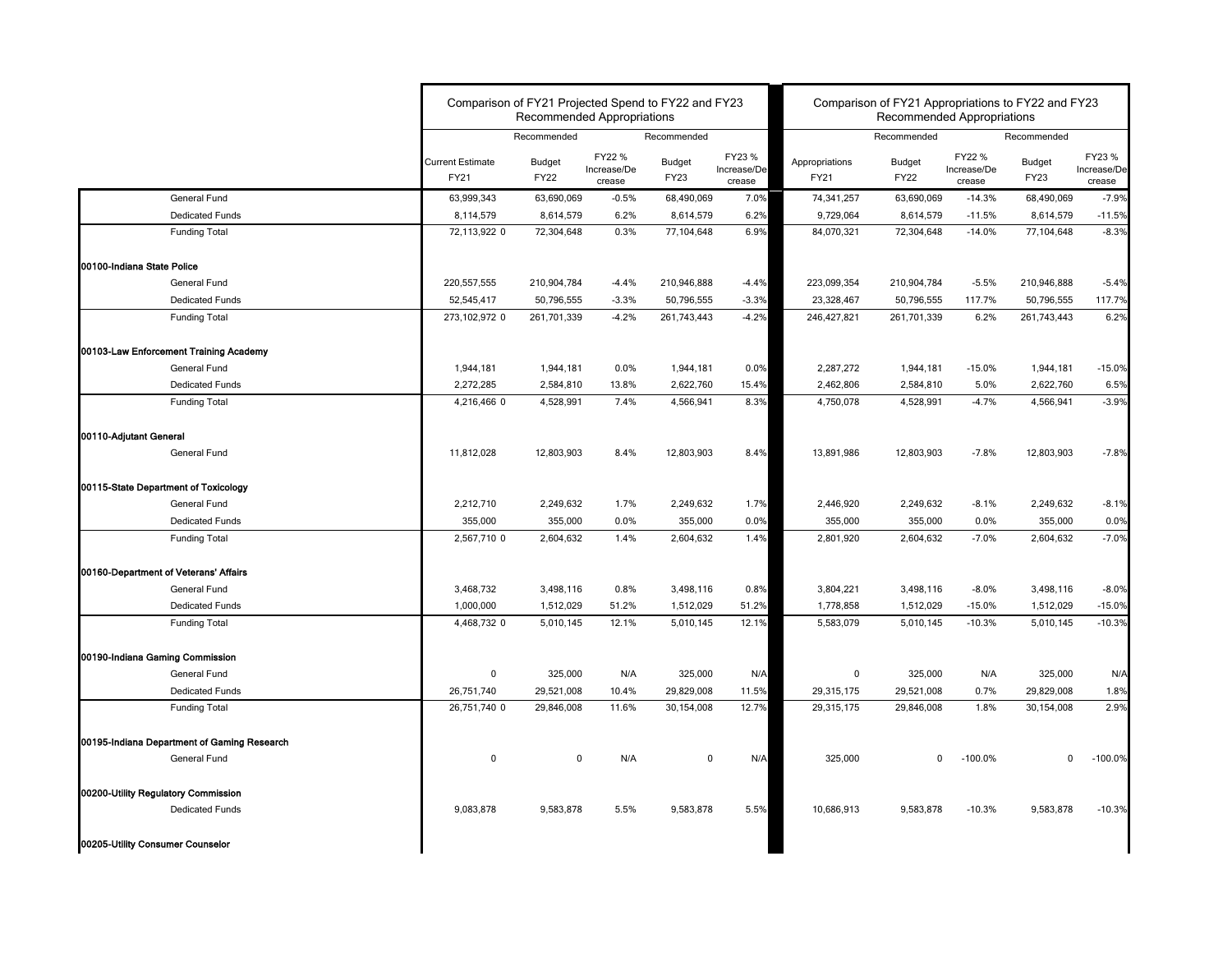|                                              |                                 | Comparison of FY21 Projected Spend to FY22 and FY23<br><b>Recommended Appropriations</b> |                                 | Comparison of FY21 Appropriations to FY22 and FY23<br><b>Recommended Appropriations</b> |                                 |                        |                              |                                 |                       |                                 |
|----------------------------------------------|---------------------------------|------------------------------------------------------------------------------------------|---------------------------------|-----------------------------------------------------------------------------------------|---------------------------------|------------------------|------------------------------|---------------------------------|-----------------------|---------------------------------|
|                                              |                                 | Recommended                                                                              |                                 | Recommended                                                                             |                                 |                        | Recommended                  |                                 | Recommended           |                                 |
|                                              | <b>Current Estimate</b><br>FY21 | <b>Budget</b><br><b>FY22</b>                                                             | FY22 %<br>Increase/De<br>crease | <b>Budget</b><br>FY23                                                                   | FY23 %<br>Increase/De<br>crease | Appropriations<br>FY21 | <b>Budget</b><br><b>FY22</b> | FY22 %<br>Increase/De<br>crease | <b>Budget</b><br>FY23 | FY23 %<br>Increase/De<br>crease |
| <b>Dedicated Funds</b>                       | 6,652,794                       | 7,736,658                                                                                | 16.3%                           | 7,736,658                                                                               | 16.3%                           | 7,786,200              | 7,736,658                    | $-0.6%$                         | 7,736,658             | $-0.6%$                         |
| 00208-Department of Financial Institutions   |                                 |                                                                                          |                                 |                                                                                         |                                 |                        |                              |                                 |                       |                                 |
| <b>Dedicated Funds</b>                       | 9,071,490                       | 9,328,671                                                                                | 2.8%                            | 9,328,671                                                                               | 2.8%                            | 9,548,937              | 9,328,671                    | $-2.3%$                         | 9,328,671             | $-2.3%$                         |
| 00210-Department of Insurance                |                                 |                                                                                          |                                 |                                                                                         |                                 |                        |                              |                                 |                       |                                 |
| <b>Dedicated Funds</b>                       | 127,326,313                     | 121,043,435                                                                              | $-4.9%$                         | 121,043,435                                                                             | $-4.9%$                         | 127,221,362            | 121,043,435                  | $-4.9%$                         | 121,043,435           | $-4.9%$                         |
| 00215-Department of Local Government Finance |                                 |                                                                                          |                                 |                                                                                         |                                 |                        |                              |                                 |                       |                                 |
| General Fund                                 | 3,581,755                       | 3,696,201                                                                                | 3.2%                            | 3,696,201                                                                               | 3.2%                            | 3,806,997              | 3,696,201                    | $-2.9%$                         | 3,696,201             | $-2.9%$                         |
| <b>Dedicated Funds</b>                       | 422,250                         | 540,280                                                                                  | 28.0%                           | 540,280                                                                                 | 28.0%                           | 422,250                | 540,280                      | 28.0%                           | 540,280               | 28.0%                           |
| <b>Funding Total</b>                         | 4,004,005 0                     | 4,236,481                                                                                | 5.8%                            | 4,236,481                                                                               | 5.8%                            | 4,229,247              | 4,236,481                    | 0.2%                            | 4,236,481             | 0.2%                            |
| 00217-Indiana Board of Tax Review            |                                 |                                                                                          |                                 |                                                                                         |                                 |                        |                              |                                 |                       |                                 |
| <b>General Fund</b>                          | 1,292,876                       | 1,366,968                                                                                | 5.7%                            | 1,366,968                                                                               | 5.7%                            | 1,521,031              | 1,366,968                    | $-10.1%$                        | 1,366,968             | $-10.1%$                        |
| <b>Dedicated Funds</b>                       | 394,720                         | 320,628                                                                                  | $-18.8%$                        | 320,628                                                                                 | $-18.8%$                        | 464,376                | 320,628                      | $-31.0%$                        | 320,628               | $-31.0%$                        |
| <b>Funding Total</b>                         | 1,687,596                       | 1,687,596                                                                                | 0.0%                            | 1,687,596                                                                               | 0.0%                            | 1,985,407              | 1,687,596                    | $-15.0%$                        | 1,687,596             | $-15.0%$                        |
| 00220-Worker's Compensation Board            |                                 |                                                                                          |                                 |                                                                                         |                                 |                        |                              |                                 |                       |                                 |
| General Fund                                 | 1,751,443                       | 1,835,964                                                                                | 4.8%                            | 1,835,964                                                                               | 4.8%                            | 1,924,663              | 1,835,964                    | $-4.6%$                         | 1,835,964             | $-4.6%$                         |
| <b>Dedicated Funds</b>                       | 7,773,153                       | 7,759,850                                                                                | $-0.2%$                         | 7,759,850                                                                               | $-0.2%$                         | 7,863,351              | 7,759,850                    | $-1.3%$                         | 7,759,850             | $-1.3%$                         |
| <b>Funding Total</b>                         | 9,524,596                       | 9,595,814                                                                                | 0.7%                            | 9,595,814                                                                               | 0.7%                            | 9,788,014              | 9,595,814                    | $-2.0%$                         | 9,595,814             | $-2.0%$                         |
| 00225-Department of Labor                    |                                 |                                                                                          |                                 |                                                                                         |                                 |                        |                              |                                 |                       |                                 |
| <b>General Fund</b>                          | 3,060,292                       | 3,280,502                                                                                | 7.2%                            | 3,280,502                                                                               | 7.2%                            | 3,319,850              | 3,280,502                    | $-1.2%$                         | 3,280,502             | $-1.2%$                         |
| <b>Dedicated Funds</b>                       | 912,983                         | 912,983                                                                                  | $0.0\%$                         | 912,983                                                                                 | 0.0%                            | 601,002                | 912,983                      | 51.9%                           | 912,983               | 51.9%                           |
| <b>Funding Total</b>                         | 3,973,275 0                     | 4,193,485                                                                                | 5.5%                            | 4,193,485                                                                               | 5.5%                            | 3,920,852              | 4,193,485                    | 7.0%                            | 4,193,485             | 7.0%                            |
| 00230-Alcohol and Tobacco Commission         |                                 |                                                                                          |                                 |                                                                                         |                                 |                        |                              |                                 |                       |                                 |
| <b>Dedicated Funds</b>                       | 21,586,526                      | 23,281,061                                                                               | 7.8%                            | 23,301,146                                                                              | 7.9%                            | 22,361,136             | 23,281,061                   | 4.1%                            | 23,301,146            | 4.2%                            |
| 00235-Bureau of Motor Vehicles               |                                 |                                                                                          |                                 |                                                                                         |                                 |                        |                              |                                 |                       |                                 |
| <b>General Fund</b>                          | 25,487,662                      | 26,309,849                                                                               | 3.2%                            | 26,309,849                                                                              | 3.2%                            | 26,940,747             | 26,309,849                   | $-2.3%$                         | 26,309,849            | $-2.3%$                         |
| <b>Dedicated Funds</b>                       | 27,545,622                      | 15, 117, 143                                                                             | $-45.1%$                        | 14,870,103                                                                              | -46.0%                          | 38,592,537             | 15, 117, 143                 | $-60.8%$                        | 14,870,103            | $-61.5%$                        |
| <b>Funding Total</b>                         | 53,033,284                      | 41,426,992                                                                               | $-21.9%$                        | 41,179,952                                                                              | $-22.4%$                        | 65,533,284             | 41,426,992                   | $-36.8%$                        | 41,179,952            | $-37.2%$                        |
| 00240-Coroners' Training Board               |                                 |                                                                                          |                                 |                                                                                         |                                 |                        |                              |                                 |                       |                                 |
| <b>Dedicated Funds</b>                       | 435,613                         | 400,000                                                                                  | $-8.2%$                         | 400,000                                                                                 | $-8.2%$                         | 371,538                | 400,000                      | 7.7%                            | 400,000               | 7.7%                            |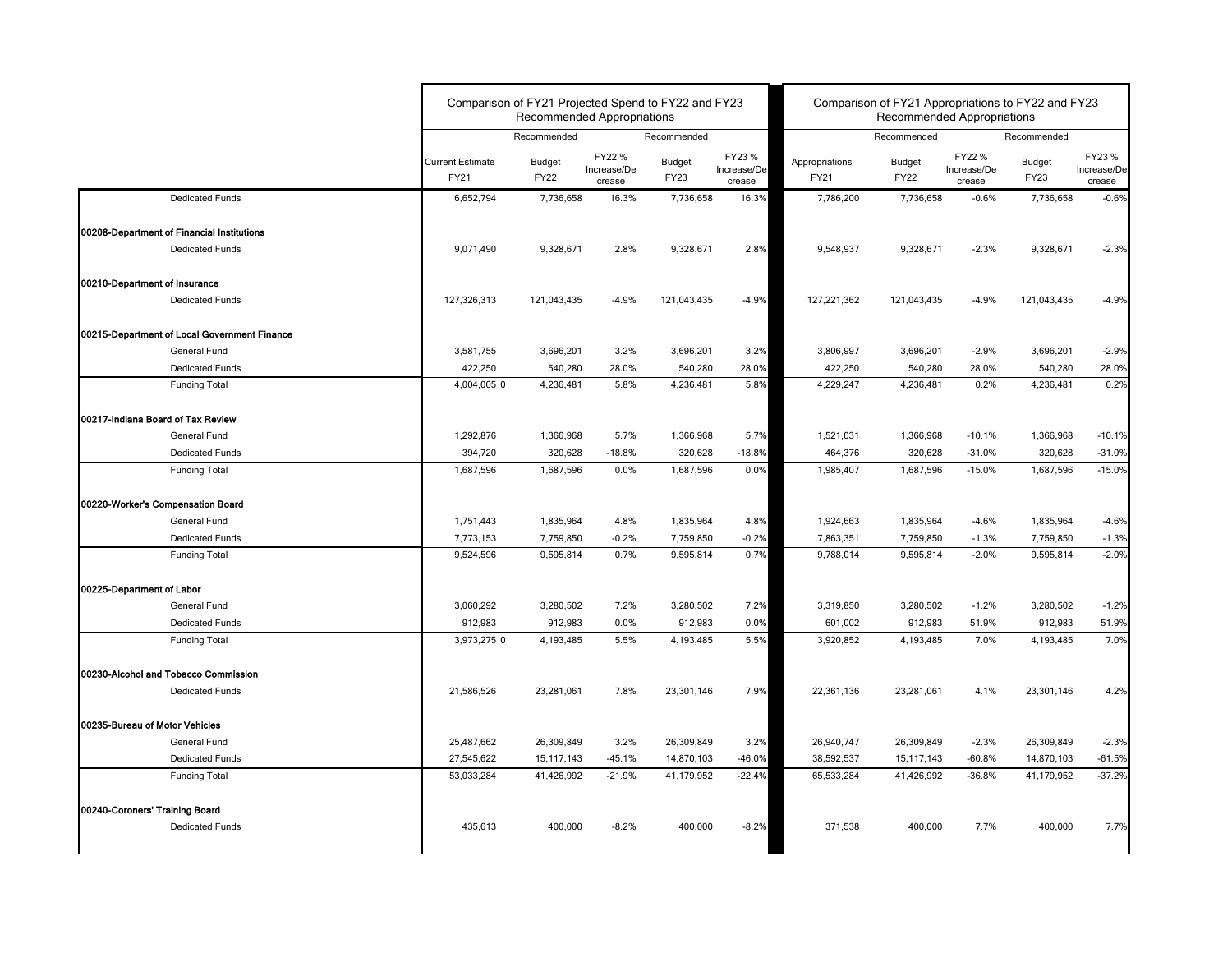|                                                           |                                 | Comparison of FY21 Projected Spend to FY22 and FY23<br><b>Recommended Appropriations</b> |                                 |                              |                                 | Comparison of FY21 Appropriations to FY22 and FY23<br><b>Recommended Appropriations</b> |                              |                                 |                              |                                 |
|-----------------------------------------------------------|---------------------------------|------------------------------------------------------------------------------------------|---------------------------------|------------------------------|---------------------------------|-----------------------------------------------------------------------------------------|------------------------------|---------------------------------|------------------------------|---------------------------------|
|                                                           |                                 | Recommended                                                                              |                                 | Recommended                  |                                 |                                                                                         | Recommended                  |                                 | Recommended                  |                                 |
|                                                           | <b>Current Estimate</b><br>FY21 | <b>Budget</b><br><b>FY22</b>                                                             | FY22 %<br>Increase/De<br>crease | <b>Budget</b><br><b>FY23</b> | FY23 %<br>Increase/De<br>crease | Appropriations<br><b>FY21</b>                                                           | <b>Budget</b><br><b>FY22</b> | FY22 %<br>Increase/De<br>crease | <b>Budget</b><br><b>FY23</b> | FY23 %<br>Increase/De<br>crease |
| 00250-Professional Licensing Agency                       |                                 |                                                                                          |                                 |                              |                                 |                                                                                         |                              |                                 |                              |                                 |
| General Fund                                              | 4,179,387                       | 4,522,482                                                                                | 8.2%                            | 4,522,482                    | 8.2%                            | 4,676,412                                                                               | 4,522,482                    | $-3.3%$                         | 4,522,482                    | $-3.3%$                         |
| <b>Dedicated Funds</b>                                    | 2,257,987                       | 3,207,242                                                                                | 42.0%                           | 3,389,795                    | 50.1%                           | 3,242,062                                                                               | 3,207,242                    | $-1.1%$                         | 3,389,795                    | 4.6%                            |
| <b>Funding Total</b>                                      | 6,437,374 0                     | 7,729,724                                                                                | 20.1%                           | 7,912,277                    | 22.9%                           | 7,918,474                                                                               | 7,729,724                    | $-2.4%$                         | 7,912,277                    | $-0.1%$                         |
| 00258-Civil Rights Commission                             |                                 |                                                                                          |                                 |                              |                                 |                                                                                         |                              |                                 |                              |                                 |
| General Fund                                              | 1,972,572                       | 2,244,834                                                                                | 13.8%                           | 2,244,834                    | 13.8%                           | 2,244,834                                                                               | 2,244,834                    | $0.0\%$                         | 2,244,834                    | 0.0%                            |
| <b>Dedicated Funds</b>                                    | 99,443                          | 96,332                                                                                   | $-3.1%$                         | 96,332                       | $-3.1%$                         | 99,443                                                                                  | 96,332                       | $-3.1%$                         | 96,332                       | $-3.1%$                         |
| <b>Funding Total</b>                                      | 2,072,015 0                     | 2,341,166                                                                                | 13.0%                           | 2,341,166                    | 13.0%                           | 2,344,277                                                                               | 2,341,166                    | $-0.1%$                         | 2,341,166                    | $-0.1%$                         |
| 00260-Indiana Economic Development Corporation            |                                 |                                                                                          |                                 |                              |                                 |                                                                                         |                              |                                 |                              |                                 |
| General Fund                                              | 47,594,639                      | 81,448,875                                                                               | 71.1%                           | 86,448,875                   | 81.6%                           | 55,342,426                                                                              | 81,448,875                   | 47.2%                           | 86,448,875                   | 56.2%                           |
| <b>Dedicated Funds</b>                                    | 22,499,140                      | 2,499,140                                                                                | $-88.9%$                        | 2,499,140                    | $-88.9%$                        | 23,599,365                                                                              | 2,499,140                    | $-89.4%$                        | 2,499,140                    | $-89.4%$                        |
| <b>Funding Total</b>                                      | 70,093,779 0                    | 83,948,015                                                                               | 19.8%                           | 88,948,015                   | 26.9%                           | 78,941,791                                                                              | 83,948,015                   | 6.3%                            | 88,948,015                   | 12.7%                           |
| 00261-Indiana Finance Authority                           |                                 |                                                                                          |                                 |                              |                                 |                                                                                         |                              |                                 |                              |                                 |
| <b>Dedicated Funds</b>                                    | 2,500,000                       | 2,500,000                                                                                | $0.0\%$                         | 2,500,000                    | 0.0%                            | 2,500,000                                                                               | 2,500,000                    | 0.0%                            | 2,500,000                    | 0.0%                            |
| 00263-Housing and Community Development Authority         |                                 |                                                                                          |                                 |                              |                                 |                                                                                         |                              |                                 |                              |                                 |
| <b>General Fund</b>                                       | 1,499,972                       | 1,499,972                                                                                | $0.0\%$                         | 1,499,972                    | 0.0%                            | 1,764,672                                                                               | 1,499,972                    | $-15.0%$                        | 1,499,972                    | $-15.0%$                        |
| <b>Dedicated Funds</b>                                    | 8,500,000                       | 8,500,000                                                                                | $0.0\%$                         | 8,500,000                    | 0.0%                            | 8,000,000                                                                               | 8,500,000                    | 6.3%                            | 8,500,000                    | 6.3%                            |
| <b>Funding Total</b>                                      | 9,999,972                       | 9,999,972                                                                                | $0.0\%$                         | 9,999,972                    | 0.0%                            | 9,764,672                                                                               | 9,999,972                    | 2.4%                            | 9,999,972                    | 2.4%                            |
| 00265-Indiana Horse Racing Commission                     |                                 |                                                                                          |                                 |                              |                                 |                                                                                         |                              |                                 |                              |                                 |
| <b>Dedicated Funds</b>                                    | 24,942,566                      | 24,781,052                                                                               | $-0.6%$                         | 24,781,052                   | $-0.6%$                         | 29, 154, 179                                                                            | 24,781,052                   | $-15.0%$                        | 24,781,052                   | $-15.0%$                        |
| 00266-Office of Energy Development                        |                                 |                                                                                          |                                 |                              |                                 |                                                                                         |                              |                                 |                              |                                 |
| <b>General Fund</b>                                       | 199,843                         | 199,843                                                                                  | 0.0%                            | 199,843                      | 0.0%                            | 235,109                                                                                 | 199,843                      | $-15.0%$                        | 199,843                      | $-15.0%$                        |
| 00286-Integrated Public Safety Commission                 |                                 |                                                                                          |                                 |                              |                                 |                                                                                         |                              |                                 |                              |                                 |
| <b>Dedicated Funds</b>                                    | 12,733,449                      | 14,698,322                                                                               | 15.4%                           | 14,698,322                   | 15.4%                           | 13,699,449                                                                              | 14,698,322                   | 7.3%                            | 14,698,322                   | 7.3%                            |
| 00300-Department of Natural Resources                     |                                 |                                                                                          |                                 |                              |                                 |                                                                                         |                              |                                 |                              |                                 |
| <b>General Fund</b>                                       | 45,382,051                      | 44,999,364                                                                               | $-0.8%$                         | 45,053,970                   | $-0.7%$                         | 49,241,141                                                                              | 44,999,364                   | $-8.6%$                         | 45,053,970                   | $-8.5%$                         |
| <b>Dedicated Funds</b>                                    | 72,048,200                      | 78,363,701                                                                               | 8.8%                            | 78,363,701                   | 8.8%                            | 77,826,366                                                                              | 78,363,701                   | 0.7%                            | 78,363,701                   | 0.7%                            |
| <b>Funding Total</b>                                      | 182,280,321                     | 190,803,250                                                                              | 4.7%                            | 190,977,356                  | 4.8%                            | 177,269,160                                                                             | 190,803,250                  | 7.6%                            | 190,977,356                  | 7.7%                            |
| 00303-Indiana State Museum and Historic Sites Corporation |                                 |                                                                                          |                                 |                              |                                 |                                                                                         |                              |                                 |                              |                                 |
| <b>General Fund</b>                                       | 7,799,250                       | 7,928,155                                                                                | 1.7%                            | 7,928,155                    | 1.7%                            | 8,665,833                                                                               | 7,928,155                    | $-8.5%$                         | 7,928,155                    | $-8.5%$                         |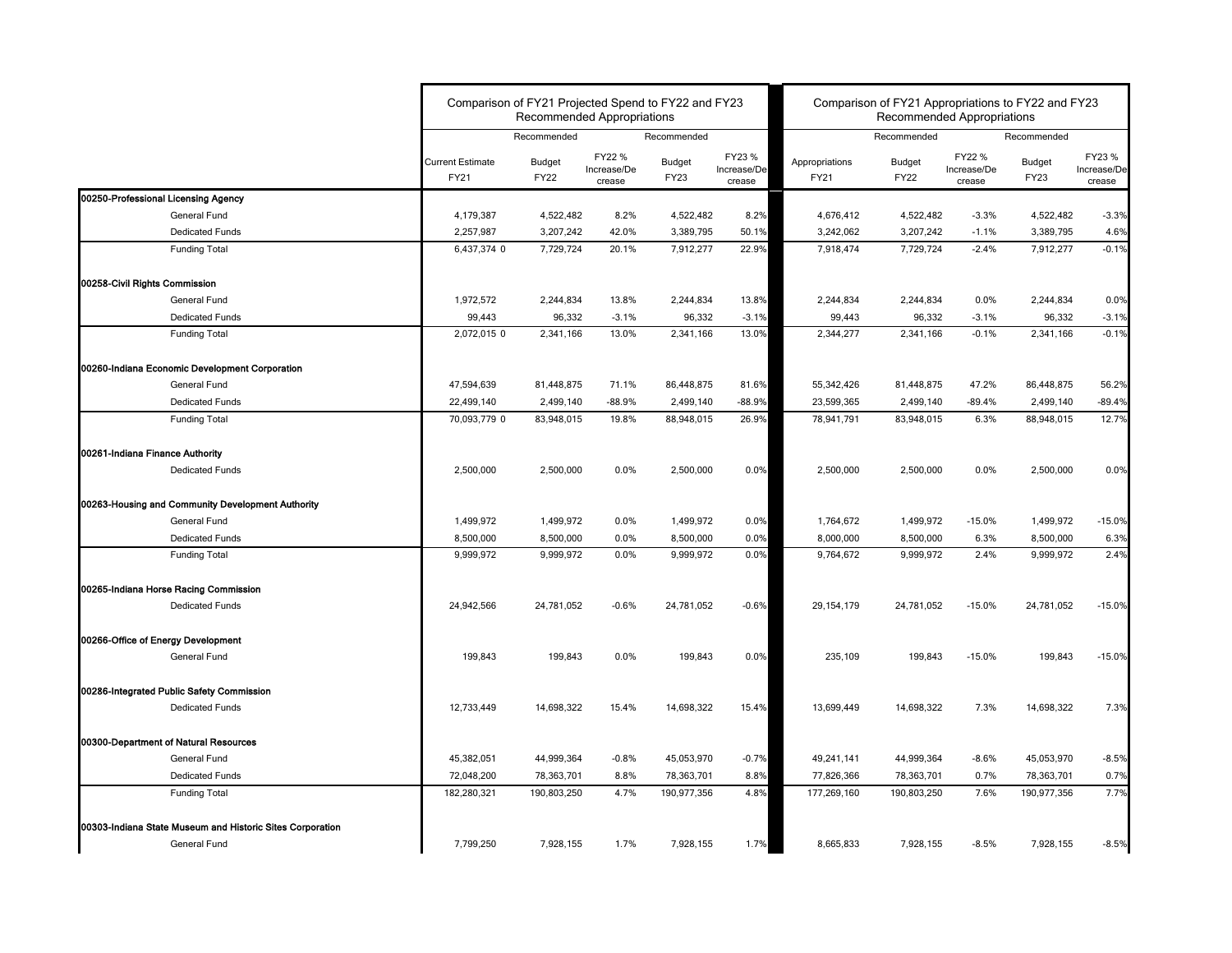|                                                     | Comparison of FY21 Projected Spend to FY22 and FY23 | <b>Recommended Appropriations</b> |                                 |                              | Comparison of FY21 Appropriations to FY22 and FY23<br><b>Recommended Appropriations</b> |                               |                              |                                 |                              |                                 |
|-----------------------------------------------------|-----------------------------------------------------|-----------------------------------|---------------------------------|------------------------------|-----------------------------------------------------------------------------------------|-------------------------------|------------------------------|---------------------------------|------------------------------|---------------------------------|
|                                                     |                                                     | Recommended                       |                                 | Recommended                  |                                                                                         |                               | Recommended                  |                                 | Recommended                  |                                 |
|                                                     | <b>Current Estimate</b><br><b>FY21</b>              | <b>Budget</b><br><b>FY22</b>      | FY22 %<br>Increase/De<br>crease | <b>Budget</b><br><b>FY23</b> | FY23 %<br>Increase/De<br>crease                                                         | Appropriations<br><b>FY21</b> | <b>Budget</b><br><b>FY22</b> | FY22 %<br>Increase/De<br>crease | <b>Budget</b><br><b>FY23</b> | FY23 %<br>Increase/De<br>crease |
| <b>Dedicated Funds</b>                              | $\mathbf 0$                                         | $\mathbf 0$                       | N/A                             | $\mathbf 0$                  | N/A                                                                                     | 499,455                       | $\mathbf 0$                  | $-100.0\%$                      | $\mathbf 0$                  | $-100.0%$                       |
| <b>Funding Total</b>                                | 7,799,250 0                                         | 7,928,155                         | 1.7%                            | 7,928,155                    | 1.7%                                                                                    | 9,165,288                     | 7,928,155                    | $-13.5%$                        | 7,928,155                    | $-13.5%$                        |
| 00310-White River State Park Development Commission |                                                     |                                   |                                 |                              |                                                                                         |                               |                              |                                 |                              |                                 |
| General Fund                                        | 746,506                                             | 848,506                           | 13.7%                           | 848,506                      | 13.7%                                                                                   | 878,242                       | 848,506                      | $-3.4%$                         | 848,506                      | $-3.4%$                         |
| 00315-World War Memorial Commission                 |                                                     |                                   |                                 |                              |                                                                                         |                               |                              |                                 |                              |                                 |
| General Fund                                        | 1,310,870                                           | 1,388,818                         | 5.9%                            | 1,388,818                    | 5.9%                                                                                    | 1,352,818                     | 1,388,818                    | 2.7%                            | 1,388,818                    | 2.7%                            |
| <b>Dedicated Funds</b>                              | 76,339                                              | 76,339                            | $0.0\%$                         | 76,339                       | 0.0%                                                                                    | 172,851                       | 76,339                       | $-55.8%$                        | 76,339                       | $-55.8%$                        |
| <b>Funding Total</b>                                | 1,387,209 0                                         | 1,465,157                         | 5.6%                            | 1,465,157                    | 5.6%                                                                                    | 1,525,669                     | 1,465,157                    | $-4.0%$                         | 1,465,157                    | $-4.0%$                         |
| 00322-Kankakee River Basin Commission               |                                                     |                                   |                                 |                              |                                                                                         |                               |                              |                                 |                              |                                 |
| <b>General Fund</b>                                 | 44,614                                              | 71,614                            | 60.5%                           | 71,614                       | 60.5%                                                                                   | 52,487                        | 71,614                       | 36.4%                           | 71,614                       | 36.4%                           |
| 00323-Indiana Michigan Boundary Line Commission     |                                                     |                                   |                                 |                              |                                                                                         |                               |                              |                                 |                              |                                 |
| General Fund                                        | $\Omega$                                            | $\mathbf 0$                       | N/A                             | $\mathbf 0$                  | N/A                                                                                     | 250,000                       | $\mathbf 0$                  | N/A                             | $\mathbf 0$                  | N/A                             |
| 00325-Maumee River Basin Commission                 |                                                     |                                   |                                 |                              |                                                                                         |                               |                              |                                 |                              |                                 |
| <b>General Fund</b>                                 | 86,572                                              | 101,850                           | 17.6%                           | 101,850                      | 17.6%                                                                                   | 101,850                       | 101,850                      | 0.0%                            | 101,850                      | 0.0%                            |
| 00330-St. Joseph River Basin Commission             |                                                     |                                   |                                 |                              |                                                                                         |                               |                              |                                 |                              |                                 |
| <b>General Fund</b>                                 | 89,228                                              | 104,974                           | 17.6%                           | 104,974                      | 17.6%                                                                                   | 104,974                       | 104,974                      | $0.0\%$                         | 104,974                      | 0.0%                            |
| 00340-Bureau of Motor Vehicles Commission           |                                                     |                                   |                                 |                              |                                                                                         |                               |                              |                                 |                              |                                 |
| Dedicated Funds                                     | 94,453,053                                          | 106,681,667                       | 12.9%                           | 106,681,667                  | 12.9%                                                                                   | 94,453,053                    | 106,681,667                  | 12.9%                           | 106,681,667                  | 12.9%                           |
| 00351-State Board of Animal Health                  |                                                     |                                   |                                 |                              |                                                                                         |                               |                              |                                 |                              |                                 |
| General Fund                                        | 6,794,889                                           | 6,789,550                         | $-0.1%$                         | 6,789,550                    | $-0.1%$                                                                                 | 6,904,852                     | 6,789,550                    | $-1.7%$                         | 6,789,550                    | $-1.7%$                         |
| <b>Dedicated Funds</b>                              | 283,900                                             | 211,750                           | $-25.4%$                        | 211,750                      | $-25.4%$                                                                                | 216,082                       | 211,750                      | $-2.0%$                         | 211,750                      | $-2.0%$                         |
| <b>Funding Total</b>                                | 7,078,789 0                                         | 7,001,300                         | $-1.1%$                         | 7,001,300                    | $-1.1%$                                                                                 | 7,120,934                     | 7,001,300                    | $-1.7%$                         | 7,001,300                    | $-1.7%$                         |
| 00385-Department of Homeland Security               |                                                     |                                   |                                 |                              |                                                                                         |                               |                              |                                 |                              |                                 |
| <b>General Fund</b>                                 | 19,227,463                                          | 19,218,891                        | 0.0%                            | 19,218,891                   | 0.0%                                                                                    | 19,255,754                    | 19,218,891                   | $-0.2%$                         | 19,218,891                   | $-0.2%$                         |
| <b>Dedicated Funds</b>                              | 17,251,305                                          | 16,495,947                        | $-4.4%$                         | 16,897,109                   | $-2.1%$                                                                                 | 18,238,874                    | 16,495,947                   | $-9.6%$                         | 16,897,109                   | $-7.4%$                         |
| <b>Funding Total</b>                                | 36,478,768 0                                        | 35,714,838                        | $-2.1%$                         | 36,116,000                   | $-1.0%$                                                                                 | 37,494,628                    | 35,714,838                   | $-4.7%$                         | 36,116,000                   | $-3.7%$                         |
| 00400-State Department of Health                    |                                                     |                                   |                                 |                              |                                                                                         |                               |                              |                                 |                              |                                 |
| General Fund                                        | 26,037,105                                          | 9,442,846                         | $-63.7%$                        | 9,442,846                    | $-63.7%$                                                                                | 29,556,414                    | 9,442,846                    | $-68.1%$                        | 9,442,846                    | $-68.1%$                        |
| <b>Dedicated Funds</b>                              | 86,764,889                                          | 114,207,891                       | 31.6%                           | 114,207,891                  | 31.6%                                                                                   | 87,268,156                    | 114,207,891                  | 30.9%                           | 114,207,891                  | 30.9%                           |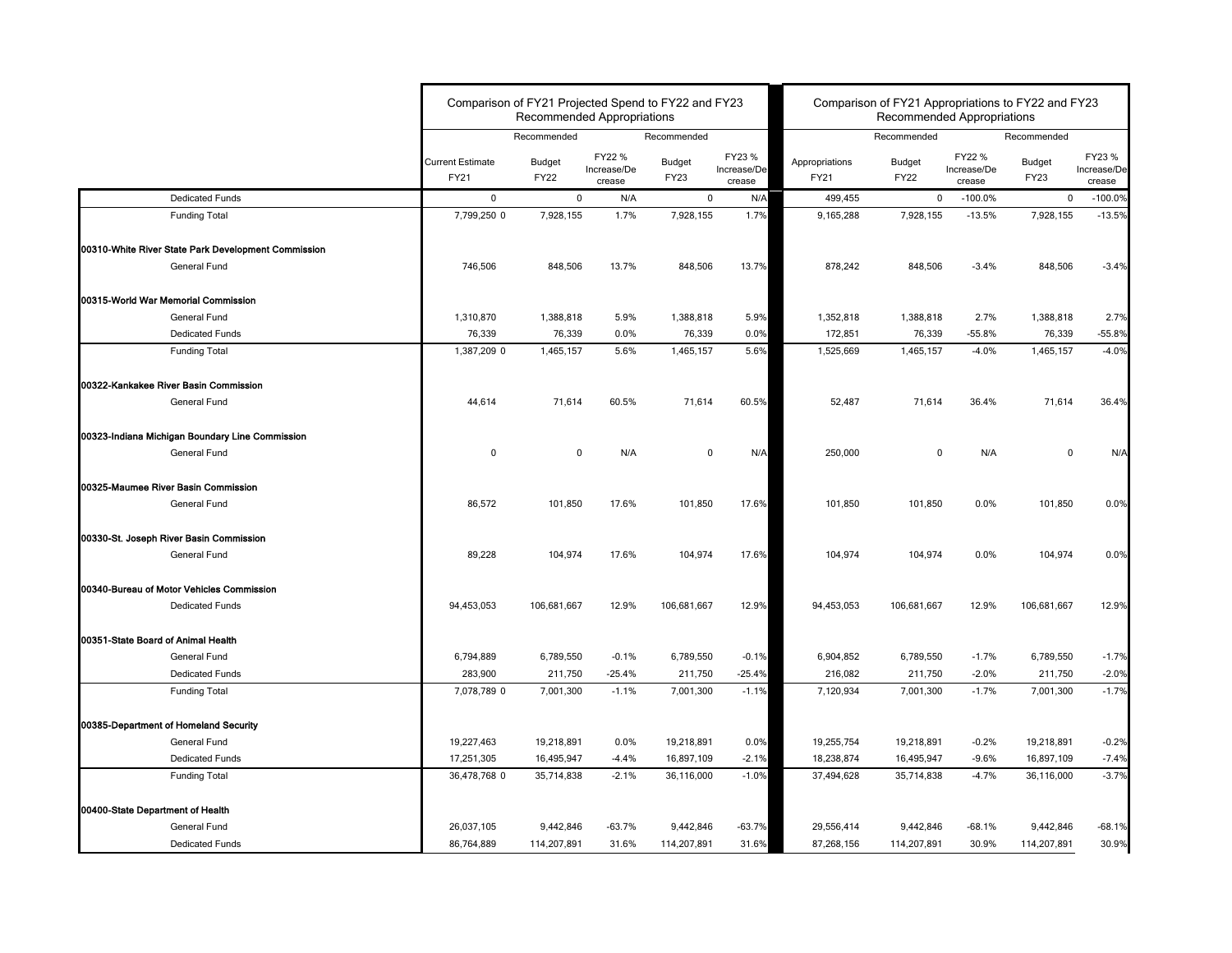|                                                                                 |                                 | Comparison of FY21 Projected Spend to FY22 and FY23<br><b>Recommended Appropriations</b> |                       |                              | Comparison of FY21 Appropriations to FY22 and FY23<br><b>Recommended Appropriations</b> |                               |                              |                                 |                       |                                 |
|---------------------------------------------------------------------------------|---------------------------------|------------------------------------------------------------------------------------------|-----------------------|------------------------------|-----------------------------------------------------------------------------------------|-------------------------------|------------------------------|---------------------------------|-----------------------|---------------------------------|
|                                                                                 |                                 | Recommended<br>Recommended<br>FY22 %<br><b>Budget</b>                                    |                       |                              |                                                                                         |                               | Recommended                  |                                 | Recommended           |                                 |
|                                                                                 | <b>Current Estimate</b><br>FY21 | <b>FY22</b>                                                                              | Increase/De<br>crease | <b>Budget</b><br><b>FY23</b> | FY23 %<br>Increase/De<br>crease                                                         | Appropriations<br><b>FY21</b> | <b>Budget</b><br><b>FY22</b> | FY22 %<br>Increase/De<br>crease | Budget<br><b>FY23</b> | FY23 %<br>Increase/De<br>crease |
| <b>Funding Total</b>                                                            | 112,801,994 0                   | 123,650,737                                                                              | 9.6%                  | 123,650,737                  | 9.6%                                                                                    | 116,824,570                   | 123,650,737                  | 5.8%                            | 123,650,737           | 5.8%                            |
| 00405-Family and Social Services Administration                                 |                                 |                                                                                          |                       |                              |                                                                                         |                               |                              |                                 |                       |                                 |
| <b>General Fund</b>                                                             | 3,214,868,659 0                 | 3,403,833,262                                                                            | 5.9%                  | 3,527,041,402                | 9.7%                                                                                    | 3,285,110,482                 | 3,403,833,262                | 3.6%                            | 3527041402            | 7.4%                            |
| <b>Dedicated Funds</b>                                                          | 2,026,359,715 0                 | 1,915,760,994                                                                            | $-5.5%$               | 1,912,003,760                | $-5.6%$                                                                                 | 1,928,047,952                 | 1,915,760,994                | $-0.6%$                         | 1912003760            | $-0.8%$                         |
| <b>Funding Total</b>                                                            | 5,241,228,374 0                 | 5,319,594,256                                                                            | 1.5%                  | 5,439,045,162                | 3.8%                                                                                    | 5,213,158,434                 | 5,319,594,256                | 2.0%                            | 5439045162            | 4.3%                            |
| 00495-Department of Environmental Management                                    |                                 |                                                                                          |                       |                              |                                                                                         |                               |                              |                                 |                       |                                 |
| General Fund                                                                    | 18,497,505                      | 24,138,931                                                                               | 30.5%                 | 24,138,931                   | 30.5%                                                                                   | 23, 163, 448                  | 24,138,931                   | 4.2%                            | 24,138,931            | 4.2%                            |
| <b>Dedicated Funds</b>                                                          | 77,785,454                      | 84,569,669                                                                               | 8.7%                  | 84,569,669                   | 8.7%                                                                                    | 94,212,404                    | 84,569,669                   | $-10.2%$                        | 84,569,669            | $-10.2%$                        |
| <b>Funding Total</b>                                                            | 96,282,959 0                    | 108,708,600                                                                              | 12.9%                 | 108,708,600                  | 12.9%                                                                                   | 117,375,852                   | 108,708,600                  | $-7.4%$                         | 108,708,600           | $-7.4%$                         |
| 00496-Office of Environmental Adjudication                                      |                                 |                                                                                          |                       |                              |                                                                                         |                               |                              |                                 |                       |                                 |
| General Fund                                                                    | 285,149                         | 339,659                                                                                  | 19.1%                 | 339,659                      | 19.1%                                                                                   | 335,469                       | 339,659                      | 1.2%                            | 339,659               | 1.2%                            |
| 00502-Department of Child Services                                              |                                 |                                                                                          |                       |                              |                                                                                         |                               |                              |                                 |                       |                                 |
| General Fund                                                                    | 873,227,205                     | 882,634,062                                                                              | 1.1%                  | 882,634,062                  | 1.1%                                                                                    | 900,227,205                   | 882,634,062                  | $-2.0%$                         | 882,634,062           | $-2.0%$                         |
| <b>Dedicated Funds</b>                                                          | 25,005,000                      | 472,500                                                                                  | $-98.1%$              | 472,500                      | $-98.1%$                                                                                | 25,550,000                    | 472,500                      | $-98.2%$                        | 472,500               | $-98.2%$                        |
| <b>Funding Total</b>                                                            | 898,232,205 0                   | 883,106,562                                                                              | $-1.7%$               | 883,106,562                  | $-1.7%$                                                                                 | 925,777,205                   | 883,106,562                  | $-4.6%$                         | 883,106,562           | $-4.6%$                         |
| 00505-Education Employment Relations Board                                      |                                 |                                                                                          |                       |                              |                                                                                         |                               |                              |                                 |                       |                                 |
| General Fund                                                                    | 877,810                         | 984,705                                                                                  | 12.2%                 | 984,705                      | 12.2%                                                                                   | 1,032,718                     | 984,705                      | $-4.6%$                         | 984,705               | $-4.6%$                         |
| 00510-Department of Workforce Development                                       |                                 |                                                                                          |                       |                              |                                                                                         |                               |                              |                                 |                       |                                 |
| <b>General Fund</b>                                                             | 39,690,625                      | 42,180,625                                                                               | 6.3%                  | 42,180,625                   | 6.3%                                                                                    | 46,694,854                    | 42,180,625                   | $-9.7%$                         | 42,180,625            | $-9.7%$                         |
| <b>Dedicated Funds</b>                                                          | 19,183,080                      | 19,183,080                                                                               | $0.0\%$               | 19,183,080                   | 0.0%                                                                                    | 11,759,251                    | 19,183,080                   | 63.1%                           | 19,183,080            | 63.1%                           |
| <b>Funding Total</b>                                                            | 58,873,705 0                    | 61,363,705                                                                               | 4.2%                  | 61,363,705                   | 4.2%                                                                                    | 58,454,105                    | 61,363,705                   | 5.0%                            | 61,363,705            | 5.0%                            |
| 00512-Workforce Cabinet                                                         |                                 |                                                                                          |                       |                              |                                                                                         |                               |                              |                                 |                       |                                 |
| <b>General Fund</b>                                                             | 2,463,478                       | 2,504,000                                                                                | 1.6%                  | 2,504,000                    | 1.6%                                                                                    | 2,879,000                     | 2,504,000                    | $-13.0%$                        | 2,504,000             | $-13.0%$                        |
| 00515-Industry and Farms Division                                               |                                 |                                                                                          |                       |                              |                                                                                         |                               |                              |                                 |                       |                                 |
| <b>Dedicated Funds</b>                                                          | 36,252,832                      | 42,056,963                                                                               | 16.0%                 | 43,258,507                   | 19.3%                                                                                   | 42,598,439                    | 42,056,963                   | $-1.3%$                         | 43,258,507            | 1.5%                            |
| 00550-Indiana School for the Blind and Visually Impaired<br><b>General Fund</b> | 10,499,171                      | 11,397,326                                                                               | 8.6%                  | 11,397,326                   | 8.6%                                                                                    | 11,397,326                    | 11,397,326                   | $0.0\%$                         | 11,397,326            | 0.0%                            |
|                                                                                 |                                 |                                                                                          |                       |                              |                                                                                         |                               |                              |                                 |                       |                                 |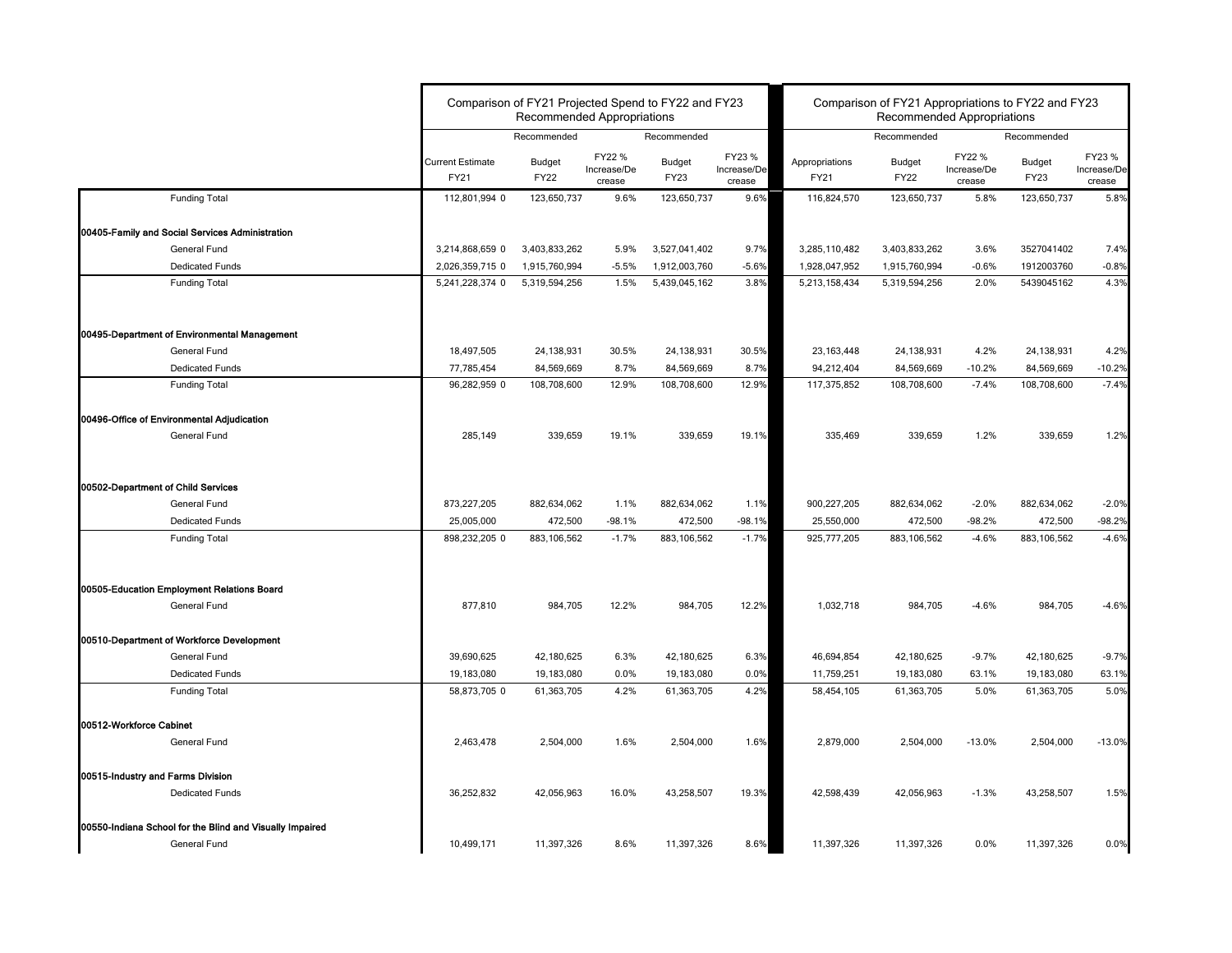|                                       |                                 | Comparison of FY21 Projected Spend to FY22 and FY23<br><b>Recommended Appropriations</b> |                                 |                       | Comparison of FY21 Appropriations to FY22 and FY23<br><b>Recommended Appropriations</b> |                        |                              |                                 |                              |                                 |
|---------------------------------------|---------------------------------|------------------------------------------------------------------------------------------|---------------------------------|-----------------------|-----------------------------------------------------------------------------------------|------------------------|------------------------------|---------------------------------|------------------------------|---------------------------------|
|                                       |                                 | Recommended                                                                              |                                 | Recommended           |                                                                                         |                        | Recommended                  |                                 | Recommended                  |                                 |
|                                       | <b>Current Estimate</b><br>FY21 | <b>Budget</b><br><b>FY22</b>                                                             | FY22 %<br>Increase/De<br>crease | <b>Budget</b><br>FY23 | FY23 %<br>Increase/De<br>crease                                                         | Appropriations<br>FY21 | <b>Budget</b><br><b>FY22</b> | FY22 %<br>Increase/De<br>crease | <b>Budget</b><br><b>FY23</b> | FY23 %<br>Increase/De<br>crease |
| <b>Dedicated Funds</b>                | 26,543                          | 26,543                                                                                   | 0.0%                            | 26,543                | 0.0%                                                                                    | 271,764                | 26,543                       | $-90.2%$                        | 26,543                       | $-90.2%$                        |
| <b>Funding Total</b>                  | 10,525,714 0                    | 11,423,869                                                                               | 8.5%                            | 11,423,869            | 8.5%                                                                                    | 11,669,090             | 11,423,869                   | $-2.1%$                         | 11,423,869                   | $-2.1%$                         |
| 00560-Indiana School for the Deaf     |                                 |                                                                                          |                                 |                       |                                                                                         |                        |                              |                                 |                              |                                 |
| General Fund                          | 16,633,708                      | 16,633,708                                                                               | 0.0%                            | 16,633,708            | 0.0%                                                                                    | 16,633,708             | 16,633,708                   | 0.0%                            | 16,633,708                   | 0.0%                            |
| 00570-Indiana Veterans' Home          |                                 |                                                                                          |                                 |                       |                                                                                         |                        |                              |                                 |                              |                                 |
| <b>Dedicated Funds</b>                | 24,200,000                      | 24,500,000                                                                               | 1.2%                            | 24,500,000            | 1.2%                                                                                    | 25,215,321             | 24,500,000                   | $-2.8%$                         | 24,500,000                   | $-2.8%$                         |
| 00605-Public Defender                 |                                 |                                                                                          |                                 |                       |                                                                                         |                        |                              |                                 |                              |                                 |
| General Fund                          | 7,498,943                       | 7,498,943                                                                                | $0.0\%$                         | 7,498,943             | 0.0%                                                                                    | 7,498,943              | 7,498,943                    | $0.0\%$                         | 7,498,943                    | 0.0%                            |
| <b>100610-Public Defender Council</b> |                                 |                                                                                          |                                 |                       |                                                                                         |                        |                              |                                 |                              |                                 |
| <b>General Fund</b>                   | 1,551,693                       | 1,706,445                                                                                | 10.0%                           | 1,706,445             | 10.0%                                                                                   | 1,551,693              | 1,706,445                    | 10.0%                           | 1,706,445                    | 10.0%                           |
| <b>Dedicated Funds</b>                | 152,402                         | 152,402                                                                                  | 0.0%                            | 152,402               | 0.0%                                                                                    | 312,920                | 152,402                      | $-51.3%$                        | 152,402                      | $-51.3%$                        |
| <b>Funding Total</b>                  | 1,704,095 0                     | 1,858,847                                                                                | 9.1%                            | 1,858,847             | 9.1%                                                                                    | 1,864,613              | 1,858,847                    | $-0.3%$                         | 1,858,847                    | $-0.3%$                         |
| 00615-Department of Correction        |                                 |                                                                                          |                                 |                       |                                                                                         |                        |                              |                                 |                              |                                 |
| General Fund                          | 766,426,186 0                   | 808,632,907                                                                              | 5.5%                            | 812,987,907           | 6.1%                                                                                    | 761,596,458            | 808,632,907                  | 6.2%                            | 812,987,907                  | 6.7%                            |
| <b>Dedicated Funds</b>                | 13,071,713 0                    | 9,424,175                                                                                | $-27.9%$                        | 9,424,175             | $-27.9%$                                                                                | 10,162,470             | 9,424,175                    | $-7.3%$                         | 9,424,175                    | $-7.3%$                         |
| <b>Funding Total</b>                  | 779,497,899 0                   | 818,057,082                                                                              | 4.9%                            | 822,412,082           | 5.5%                                                                                    | 771,758,928            | 818,057,082                  | 6.0%                            | 822,412,082                  | 6.6%                            |
| 00700-Department of Education         |                                 |                                                                                          |                                 |                       |                                                                                         |                        |                              |                                 |                              |                                 |
| General Fund                          | 7,795,030,142                   | 7,978,830,262                                                                            | 2.4%                            | 8,056,552,638         | 3.4%                                                                                    | 7,806,373,563          | 7,978,830,262                | 2.2%                            | 8,056,552,638                | 3.2%                            |
| <b>Dedicated Funds</b>                | 2,252,168                       | 1,740,086                                                                                | $-22.7%$                        | 1,740,086             | $-22.7%$                                                                                | 1,577,004              | 1,740,086                    | 10.3%                           | 1,740,086                    | 10.3%                           |
| <b>Funding Total</b>                  | 7,797,282,310 0                 | 7,980,570,348                                                                            | 2.4%                            | 8,058,292,724         | 3.3%                                                                                    | 7,807,950,567          | 7,980,570,348                | 2.2%                            | 8,058,292,724                | 3.2%                            |
| 00701-State Board of Education        |                                 |                                                                                          |                                 |                       |                                                                                         |                        |                              |                                 |                              |                                 |
| <b>General Fund</b>                   | 27,728,624                      | 0                                                                                        | $-100.0\%$                      | $\mathbf{0}$          | $-100.0%$                                                                               | 24,654,705             | 0                            | $-100.0\%$                      | $\mathbf 0$                  | $-100.0%$                       |
| 00704-Indiana Charter School Board    |                                 |                                                                                          |                                 |                       |                                                                                         |                        |                              |                                 |                              |                                 |
| <b>General Fund</b>                   | 429,731                         | 0                                                                                        | $-100.0\%$                      | 0                     | $-100.0%$                                                                               | 522,423                | 0                            | $-100.0\%$                      | 0                            | $-100.0%$                       |
| <b>Dedicated Funds</b>                | 134,857                         | 0                                                                                        | $-100.0\%$                      | 0                     | $-100.0%$                                                                               | 2,356                  | 0                            | $-100.0\%$                      | 0                            | $-100.0%$                       |
| <b>Funding Total</b>                  | 564,588                         | $\mathbf 0$                                                                              | $-100.0%$                       | $\mathbf 0$           | $-100.0%$                                                                               | 524,779                | $\mathbf{0}$                 | $-100.0\%$                      | $\mathbf 0$                  | $-100.0%$                       |
| 00705-Arts Commission                 |                                 |                                                                                          |                                 |                       |                                                                                         |                        |                              |                                 |                              |                                 |
| <b>General Fund</b>                   | 3,332,417                       | 3,332,417                                                                                | 0.0%                            | 3,332,417             | 0.0%                                                                                    | 3,920,491              | 3,332,417                    | $-15.0%$                        | 3,332,417                    | $-15.0%$                        |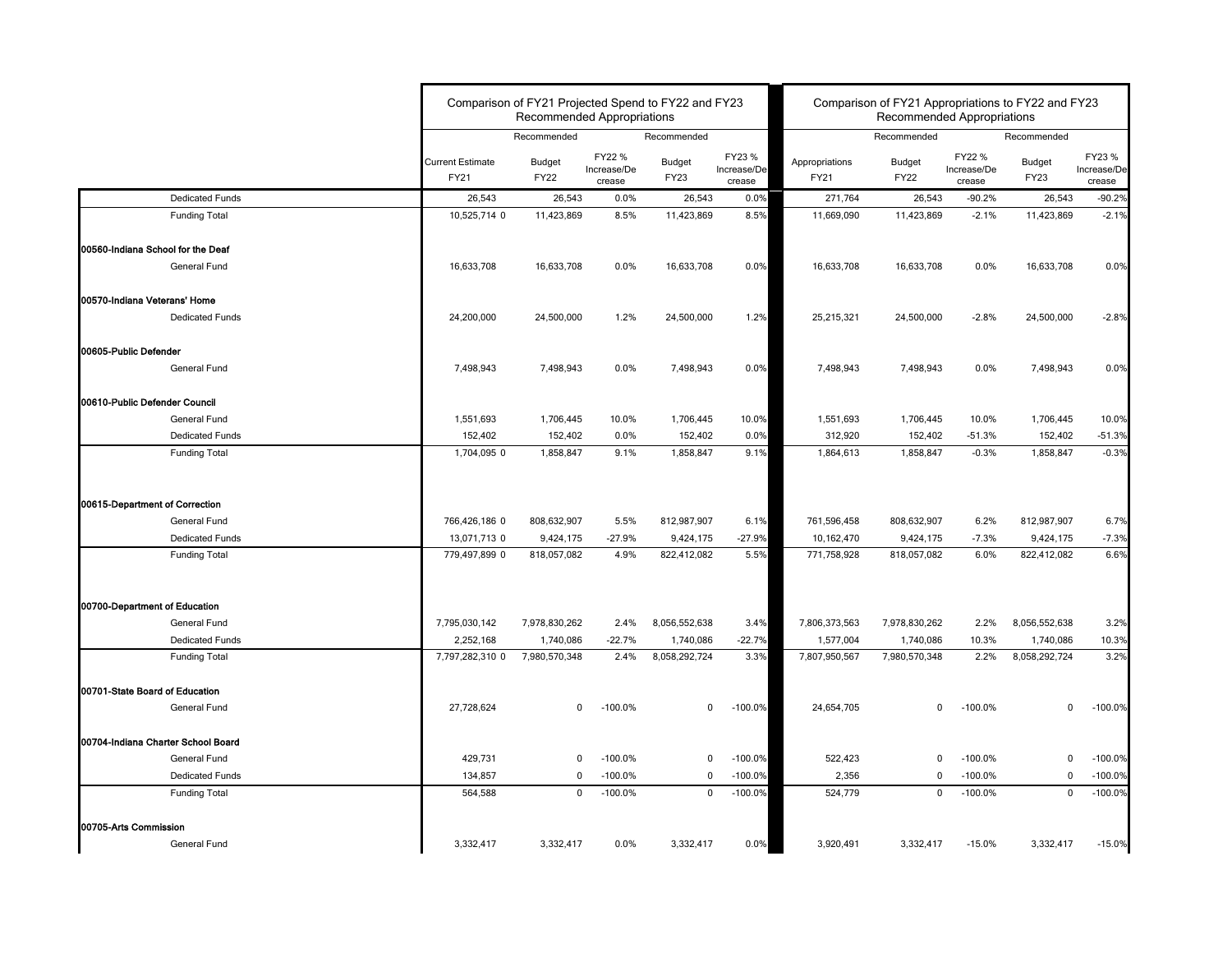|                                                                                  | Comparison of FY21 Projected Spend to FY22 and FY23 |                              | <b>Recommended Appropriations</b> |                              |                                 | Comparison of FY21 Appropriations to FY22 and FY23<br><b>Recommended Appropriations</b> |                              |                                 |                              |                                 |  |
|----------------------------------------------------------------------------------|-----------------------------------------------------|------------------------------|-----------------------------------|------------------------------|---------------------------------|-----------------------------------------------------------------------------------------|------------------------------|---------------------------------|------------------------------|---------------------------------|--|
|                                                                                  |                                                     | Recommended                  |                                   | Recommended                  |                                 |                                                                                         | Recommended                  |                                 | Recommended                  |                                 |  |
|                                                                                  | <b>Current Estimate</b><br>FY21                     | <b>Budget</b><br><b>FY22</b> | FY22 %<br>Increase/De<br>crease   | <b>Budget</b><br><b>FY23</b> | FY23 %<br>Increase/De<br>crease | Appropriations<br>FY21                                                                  | <b>Budget</b><br><b>FY22</b> | FY22 %<br>Increase/De<br>crease | <b>Budget</b><br><b>FY23</b> | FY23 %<br>Increase/De<br>crease |  |
| <b>Dedicated Funds</b>                                                           | $\mathbf 0$                                         |                              | N/A<br>$\mathbf 0$                | $\mathbf 0$                  | N/A                             | 10,000                                                                                  | $\mathbf{0}$                 | $-100.0%$                       | $\mathbf 0$                  | $-100.0%$                       |  |
| <b>Funding Total</b>                                                             | 3,332,417 0                                         | 3,332,417                    | 0.0%                              | 3,332,417                    | 0.0%                            | 3,930,491                                                                               | 3,332,417                    | $-15.2%$                        | 3,332,417                    | $-15.2%$                        |  |
| 00710-lvy Tech Community College                                                 |                                                     |                              |                                   |                              |                                 |                                                                                         |                              |                                 |                              |                                 |  |
| General Fund                                                                     | 262,706,216                                         | 282,710,393                  | 7.6%                              | 284,420,542                  | 8.3%                            | 279,944,871                                                                             | 282,710,393                  | 1.0%                            | 284,420,542                  | 1.6%                            |  |
| 00719-Commission for Higher Education                                            |                                                     |                              |                                   |                              |                                 |                                                                                         |                              |                                 |                              |                                 |  |
| General Fund                                                                     | 395,812,489                                         | 396,022,790                  | 0.1%                              | 396,022,790                  | 0.1%                            | 397,465,055                                                                             | 396,022,790                  | $-0.4%$                         | 396,022,790                  | $-0.4%$                         |  |
| Dedicated Funds                                                                  | 7,113,874                                           | 2,580,640                    | $-63.7%$                          | 2,580,640                    | $-63.7%$                        | 5,213,908                                                                               | 2,580,640                    | $-50.5%$                        | 2,580,640                    | $-50.5%$                        |  |
| <b>Funding Total</b>                                                             | 402,926,363 0                                       | 398,603,430                  | $-1.1%$                           | 398,603,430                  | $-1.1%$                         | 402,678,963                                                                             | 398,603,430                  | $-1.0%$                         | 398,603,430                  | $-1.0%$                         |  |
| 00730-State Library                                                              |                                                     |                              |                                   |                              |                                 |                                                                                         |                              |                                 |                              |                                 |  |
| General Fund                                                                     | 6,917,596                                           | 6,917,596                    | 0.0%                              | 6,917,596                    | 0.0%                            | 7,450,880                                                                               | 6,917,596                    | $-7.2%$                         | 6,917,596                    | $-7.2%$                         |  |
| <b>Dedicated Funds</b><br><b>Funding Total</b>                                   | 1,223,121<br>8,140,717 0                            | 1,223,121<br>8,140,717       | 0.0%<br>0.0%                      | 1,223,121<br>8,140,717       | 0.0%<br>0.0%                    | 684,487<br>8,135,367                                                                    | 1,223,121<br>8,140,717       | 78.7%<br>0.1%                   | 1,223,121<br>8,140,717       | 78.7%<br>0.1%                   |  |
| 00741-Northwest Indiana Regional Development Authority<br><b>Dedicated Funds</b> | 696,176                                             | 727,611                      | 4.5%                              | 727,611                      | 4.5%                            | 856,013                                                                                 | 727,611                      | $-15.0%$                        | 727,611                      | $-15.0%$                        |  |
|                                                                                  |                                                     |                              |                                   |                              |                                 |                                                                                         |                              |                                 |                              |                                 |  |
| 00750-Indiana University<br>General Fund                                         | 563,656,006                                         | 600,940,241                  | 6.6%                              | 606,307,478                  | 7.6%                            | 602,082,313                                                                             | 600,940,241                  | $-0.2%$                         | 606,307,478                  | 0.7%                            |  |
| 00755-Medical Education Board                                                    |                                                     |                              |                                   |                              |                                 |                                                                                         |                              |                                 |                              |                                 |  |
| <b>Dedicated Funds</b>                                                           | 1,574,793                                           | 1,852,698                    | 17.6%                             | 1,852,698                    | 17.6%                           | 1,852,698                                                                               | 1,852,698                    | 0.0%                            | 1,852,698                    | 0.0%                            |  |
| 00756-Graduate Medical Education Board                                           |                                                     |                              |                                   |                              |                                 |                                                                                         |                              |                                 |                              |                                 |  |
| <b>Dedicated Funds</b>                                                           | 7,210,677                                           | 3,400,000                    | $-52.8%$                          | 3,400,000                    | $-52.8%$                        | 4,000,000                                                                               | 3,400,000                    | $-15.0%$                        | 3,400,000                    | $-15.0%$                        |  |
| 00760-Purdue University                                                          |                                                     |                              |                                   |                              |                                 |                                                                                         |                              |                                 |                              |                                 |  |
| General Fund                                                                     | 378,094,040                                         | 403,275,202                  | 6.7%                              | 403,388,269                  | 6.7%                            | 403,607,169                                                                             | 403,275,202                  | $-0.1%$                         | 403,388,269                  | $-0.1%$                         |  |
| <b>Dedicated Funds</b><br><b>Funding Total</b>                                   | 688,200<br>394,524,394                              | 1,480,000<br>416,997,356     | 115.1%<br>5.7%                    | 1,480,000<br>417,110,423     | 115.1%<br>5.7%                  | 740,000<br>404,347,169                                                                  | 1,480,000<br>404,755,202     | 100.0%<br>0.1%                  | 1,480,000<br>404,868,269     | 100.0%<br>0.1%                  |  |
| 00770-Indiana State University                                                   |                                                     |                              |                                   |                              |                                 |                                                                                         |                              |                                 |                              |                                 |  |
| General Fund                                                                     | 83,634,607                                          | 86,334,803                   | 3.2%                              | 87,022,740                   | 4.1%                            | 88,778,954                                                                              | 86,334,803                   | $-2.8%$                         | 87,022,740                   | $-2.0%$                         |  |
| 00775-University of Southern Indiana                                             |                                                     |                              |                                   |                              |                                 |                                                                                         |                              |                                 |                              |                                 |  |